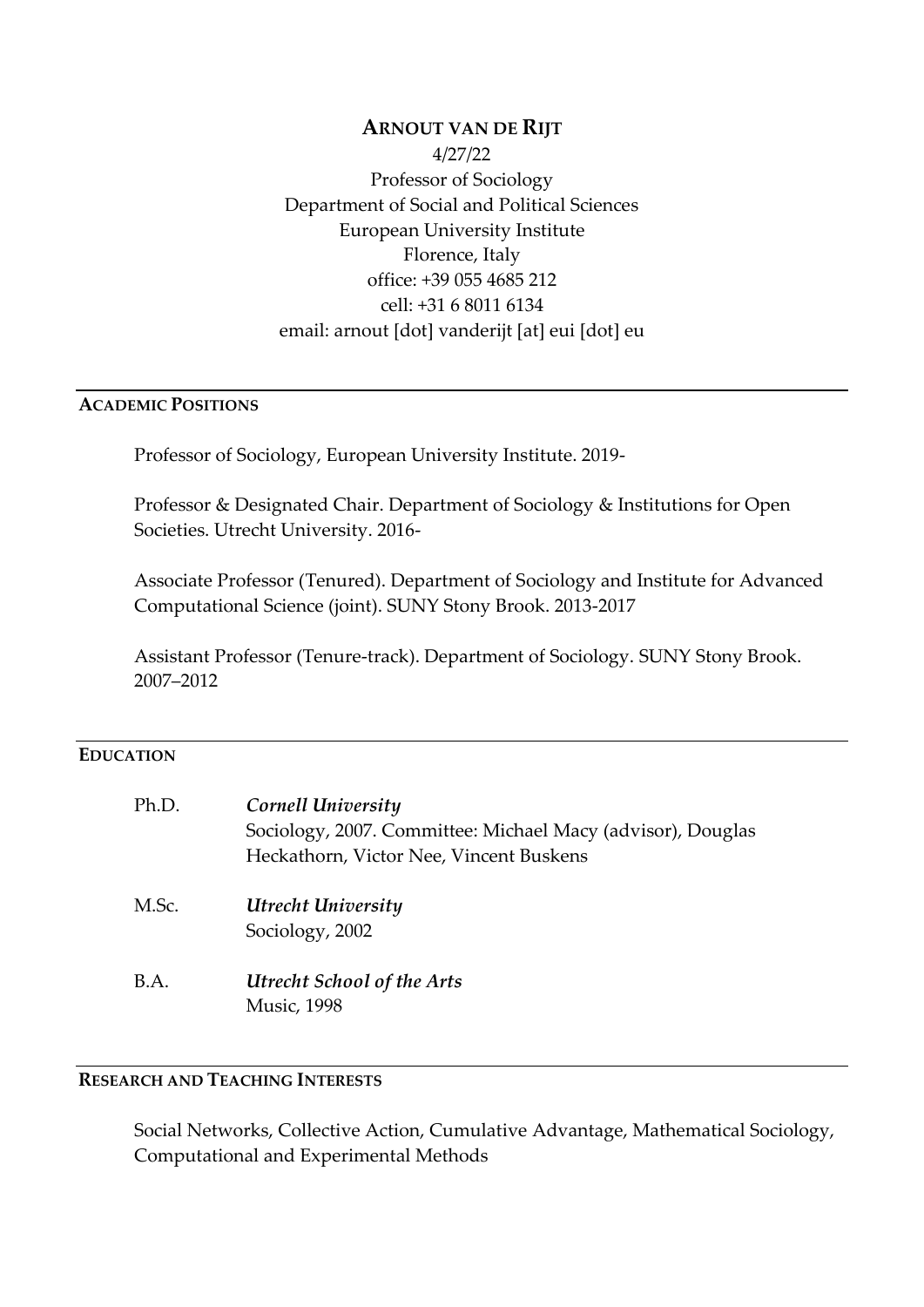### **ARTICLES IN PEER-REVIEWED JOURNALS**

Eran Shor, Arnout van de Rijt and Vivek Kulkarni. 2022. "Women Who Break The Glass Ceiling Get A Paper Cut." *Social Problems*.

Nunner, Hendrik, Arnout van de Rijt and Vincent Buskens. 2022. "Prioritizing High-Contact Occupations Raises Effectiveness of Vaccination Campaigns." *Scientific Reports* 12:737.

Sergio La Iocono, Wojtek Przepiorka, Rense Corten, Vincent Buskens, and Arnout van de Rijt. 2021. "COVID-19 Vulnerability and Perceived Norm Violations Predict Loss of Social Trust: A Pre-Post Study." *Social Science & Medicine* 291:114513.

Mathijs de Vaan, Thijs Bol and Arnout van de Rijt. 2021. "Gender-Equal Funding Rates Conceal Unequal Evaluations." *Research Policy* 51:104399.

Judith Kas, Rense Corten, and Arnout van de Rijt. 2021. "The Role of Reputation Systems in Digital Discrimination." *Socio-Economic Review*.

Jan-Tino Brethouwer, Roy Lindelauf, Robbert Fokkink, Arnout van de Rijt. 2021. "Stay Nearby or Get Checked: A COVID-19 Control Strategy." *Infectious Disease Modeling* 6:36-45.

Vincenz Frey and Arnout van de Rijt. 2021. "Social Influence Undermines Crowd Wisdom in Sequential Decision-Making." *Management Science* 67(7): 4273-4286.

Ingrid Robeyns, Vincent Buskens, Arnout van de Rijt, Nina Vergeldt, Tanja van der Lippe. 2021. "How Rich is Too Rich? Measuring the Riches Line." *Social Indicators Research* 154: 115-143.

Gianluca Manzo and Arnout van de Rijt. 2020. "Halting SARS-CoV-2 by Targeting High-Contact Individuals." *Journal of Artificial Societies and Social Simulation* 23(4):10.

Judith Kas, Rense Corten, and Arnout van de Rijt. 2020. "Reputations in Mixed-Role Markets: A Theory and an Experimental Test." *Social Science Research* 85:102366.

Babak Fotouhi, Eran Shor, and Arnout van de Rijt. 2019. "A Large-Scale Test of Gender Bias in the Media." *Sociological Science* 6(20): 526-50.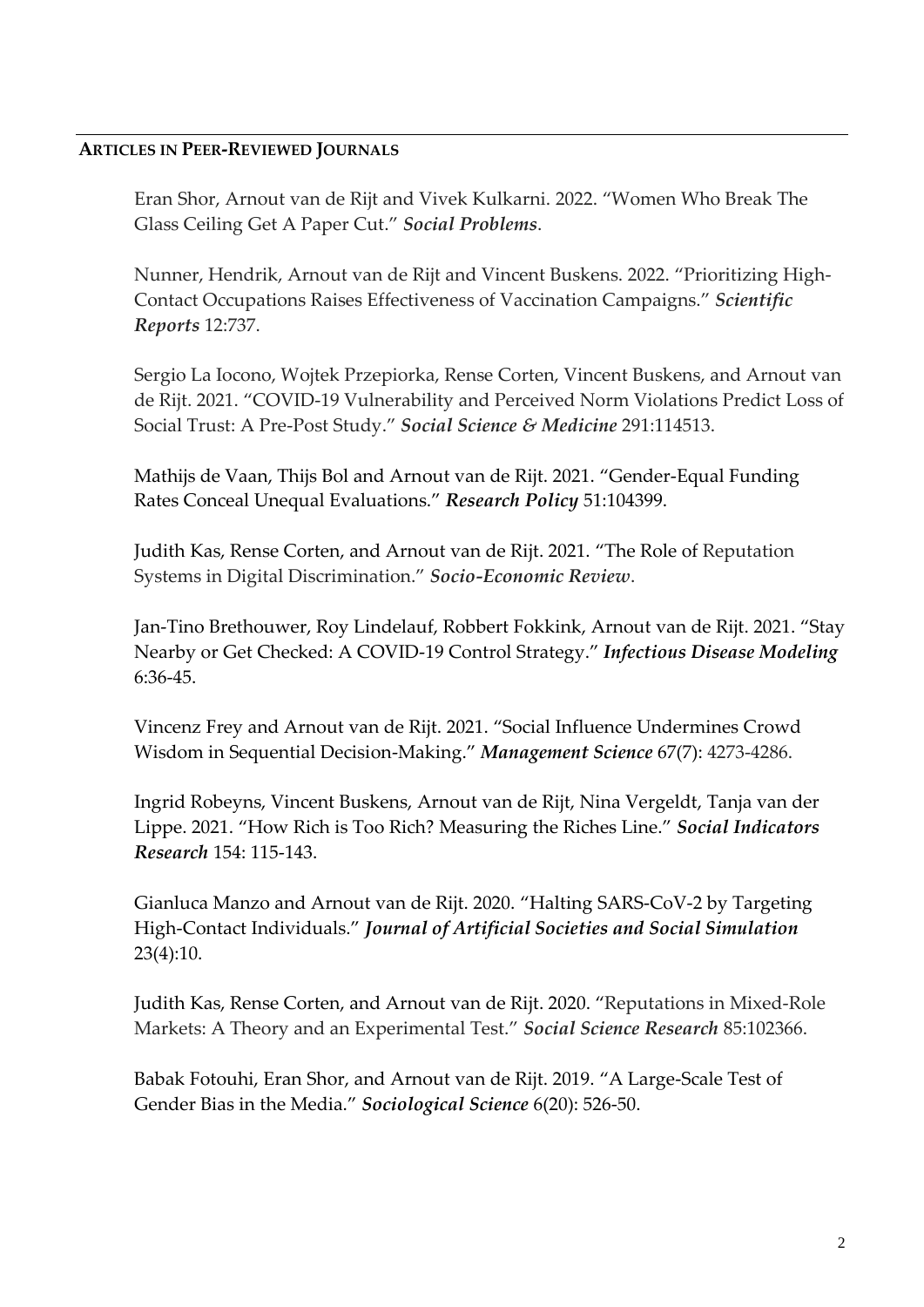Thijs Bol, Mathijs de Vaan, and Arnout van de Rijt. 2019. "Winner Effect at NWO Not Fully Explained by Self-Selection." *Economische & Statistische Berichten* 104: 379. (*Dutch*)

Arnout van de Rijt. 2019. "Self-Correcting Dynamics in Social Influence Processes." *American Journal of Sociology* 124(5): 1468-95.

Jart Ligterink, Jim Kleijwegt and Arnout van de Rijt. 2019. "Mobilizability of Social Housing Residents for the Energy Transition." *Mens & Maatschappij* 94(1): 91-115. (*Dutch*)

Arnout van de Rijt, Hyanggi Song, Eran Shor, and Rebekah Burroway. 2018. "Racial and Gender Differences in Missing Children's Recovery Chances." *PLoS ONE* 13(12): e0207742

Floor van Maaren and Arnout van de Rijt. 2018. "No Integration Paradox among Adolescents." *Journal of Ethnic and Migration Studies* 46(9): 1756-1772.

Eran Shor, Arnout van de Rijt, and Alex Miltsov. 2018. "Do Women in the Newsroom Make a Difference? Coverage Sentiment toward Women and Men as a Function of Newsroom Composition." *Sex Roles*.

Thijs Bol, Mathijs de Vaan and Arnout van de Rijt. 2018. "The Matthew Effect in Science Funding." *PNAS* 115:4887-90.

Arnout van de Rijt. 2018. "All-Sense-All Networks are Suboptimal for Sensorimotor Synchronization." *PLoS ONE* 13(8): e0202056.

Arnout van de Rijt. 2017. "Inaugural Address: Self-Reinforcing Processes in Society." *Mens & Maatschappij* 92(3):289-309. (*Dutch*)

Arnout van de Rijt. 2017. "Sociale Beïnvloeding in Beleggen en Ander Menselijk Handelen." *VBA Journaal* 129:9-13.

Arnout van de Rijt. 2017. "Microfoundations of Institutional Change. Comment on Dellaposta, Opper & Nee." *Rationality & Society* 29(1):63-8.

Vincenz Frey and Arnout van de Rijt. 2016. "Arbitrary Inequality in Reputation Systems." *Scientific Reports* 6: 38304.

Arnout van de Rijt, Idil Akin, Robb Willer and Matthew Feinberg. 2016. "Success-Breeds-Success in Collective Political Behavior: Evidence from a Field Experiment." *Sociological Science* 3: 940-50.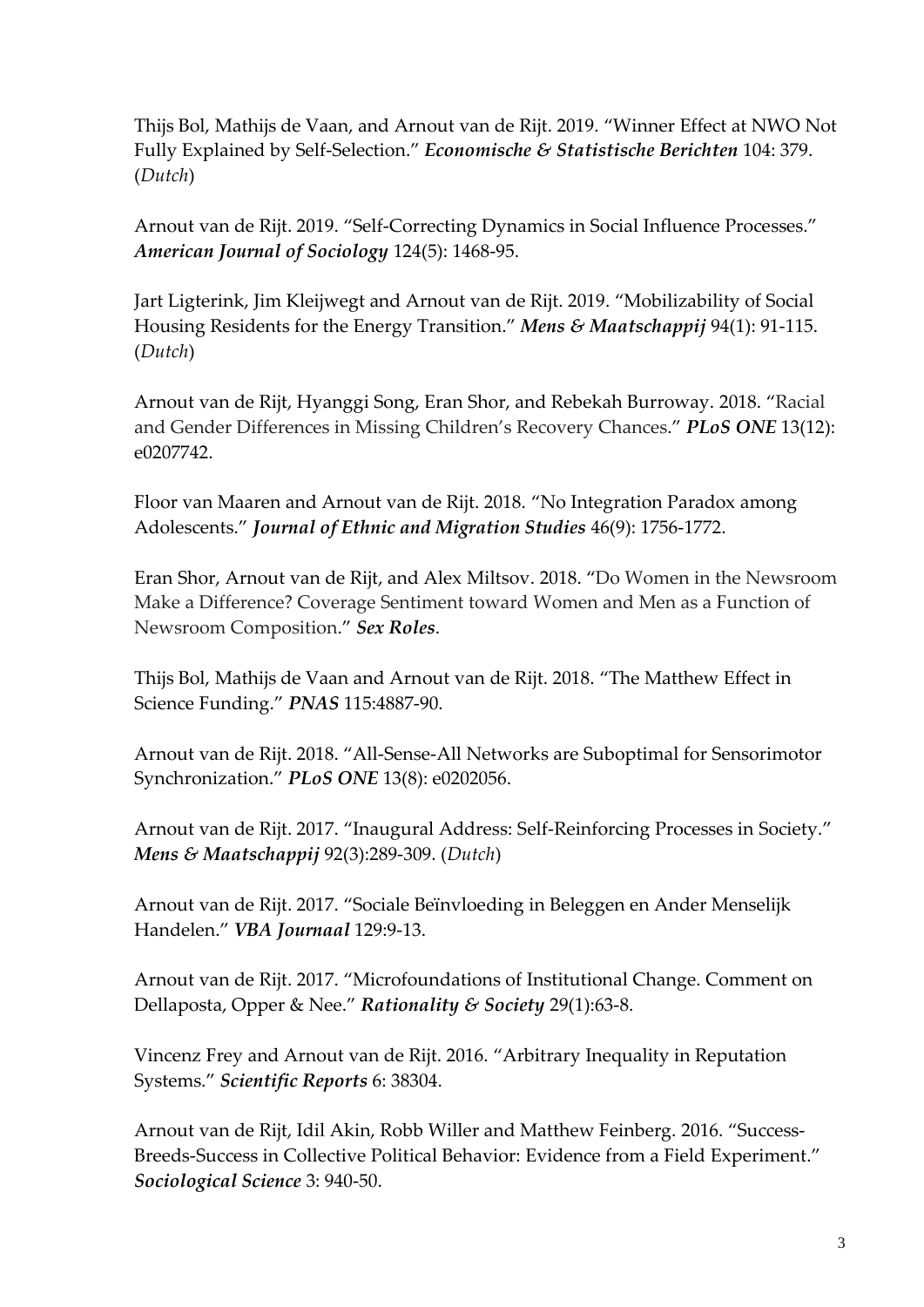Eran Shor, Arnout van de Rijt, Alex Miltsov, Vivek Kulkarni and Steven Skiena. 2015. "A Paper Ceiling: Explaining the Persistent Underrepresentation of Female Names in Printed News." *American Sociological Review* 80(5): 960-84.

Gabriela Gonzalez, Juhi Tyagi, Idil Akin, Fernanda Page, Michael Schwartz and Arnout van de Rijt. 2015. "Field Experimental Study of Emergent Mobilization in Online Collective Action." *Mobilization* 20(3): 281-303.

Hyang-Gi Song, Michael Restivo, Arnout van de Rijt, Lori Scarlatos, David Tonjes and Alex Orlov. 2015. "The Hidden Gender Effect in Online Collaboration: An Experimental Study of Team Performance under Anonymity." *Computers in Human Behavior* 50: 274-82.

Damon Centola and Arnout van de Rijt. 2015. "Choosing Your Network: Social Preferences in an Online Health Community." *Social Science & Medicine* 125: 19-31.

Arnout van de Rijt, Soong Moon Kang, Michael Restivo and Akshay Patil. 2014. "Field Experiments of Success-Breeds-Success Dynamics." *PNAS* 111(19):6934–39. 1

Michael Restivo and Arnout van de Rijt. 2014. "No Praise Without Effort: Experimental Evidence on How Rewards Affect Wikipedia's Contributor Community." *Information, Communication and Society* 17(4):451-62.

Eran Shor, Arnout van de Rijt, Charles Ward, and Steven Skiena. 2014. "A Computational Analysis of Female Subjects' Coverage in Liberal and Conservative Newspapers." *Social Science Quarterly* 95(5):1213-29.

Bogdan Vasi, David Strang and Arnout van de Rijt. 2014. "Tea and Sympathy: The Tea Party Movement and Republican Pre-commitment to Radical Conservatism in the 2011 Debt Limit Crisis." *Mobilization* 19(1): 1-22.

Eran Shor, Arnout van de Rijt, Charles Ward, and Steven Skiena. 2013. "Time Trends in Printed News Coverage of Female Subjects, 1880-2008." *Journalism Studies* 15(6):759-73.

Josh Murray, Arnout van de Rijt and John Shandra. 2013. "Why They Juice: The Role of Social Forces in Performance Enhancing Drug Use by Professional Athletes." *Sociological Focus* 46:281-94.

<sup>&</sup>lt;sup>1</sup> Discussed in A. Barabási "The Science of Success" (forthcoming) and M. Salganik "Bit by Bit" (forthcoming).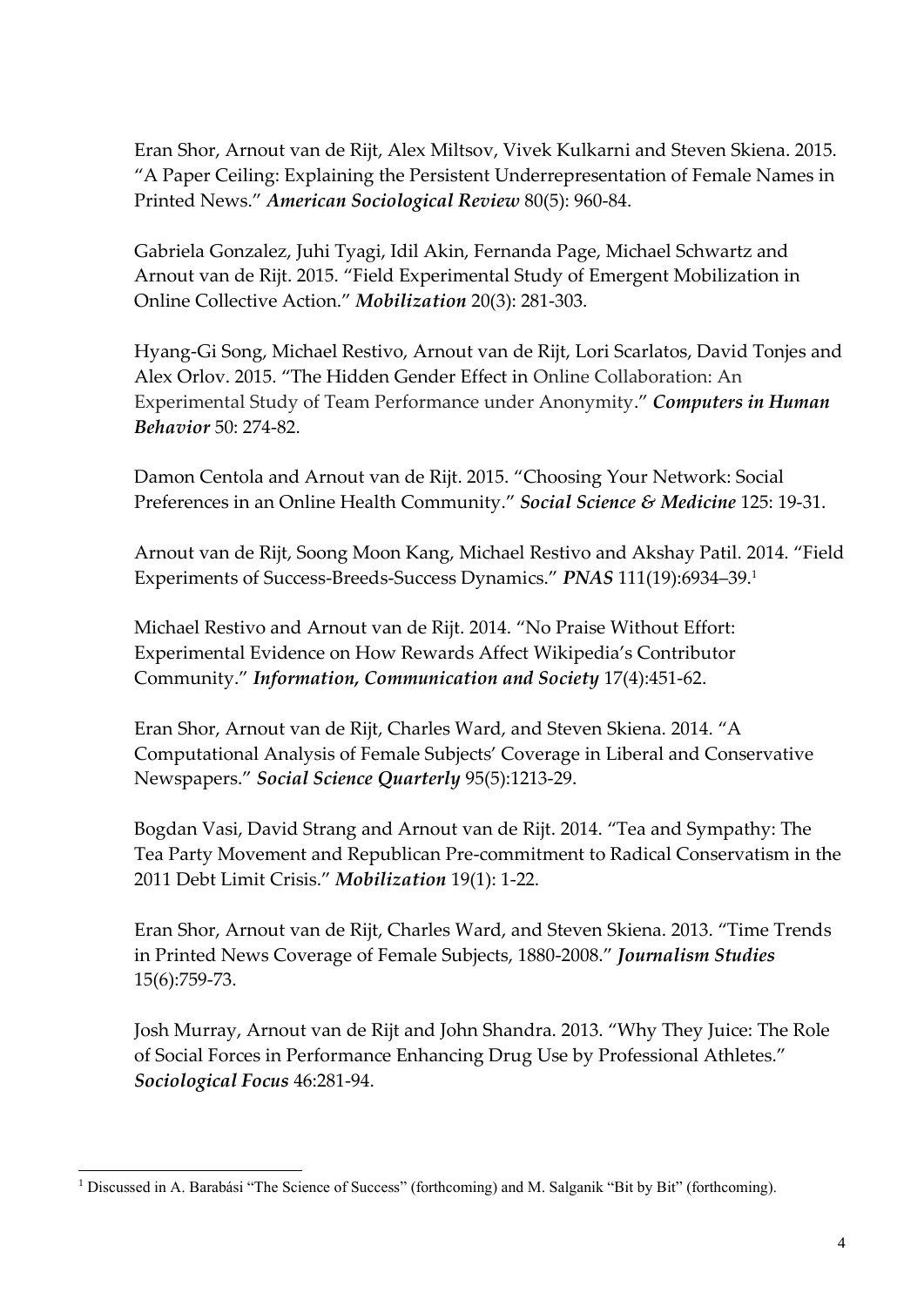Arnout van de Rijt. 2013. "Selection and Influence in the Assimilation Process of Immigrants." *Advances in Group Processes* 30:157-93.

Arnout van de Rijt, Eran Shor, Charles Ward and Steven Skiena. 2013. "Only Fifteen Minutes? The Social Stratification of Fame in Printed Media." *American Sociological Review* 78(2): 266-89.

Michael Restivo and Arnout van de Rijt. 2012. "Experimental Study of Informal Rewards in Peer Production." *PLoS ONE* 7(3): e34358

Arnout van de Rijt. 2011. "The Micro-Macro Link for the Theory of Structural Balance." *Journal of Mathematical Sociology* 35(1): 94-113.

Xiaomeng Ban, Jie Gao, and Arnout van de Rijt. 2010. "Navigation in Real-World Complex Networks through Embedding in Latent Space." Pp. 138-48 in *Proceedings of the 2010 Workshop on Algorithm Engineering & Experiments* (ALENEX10), Texas: SIAM.

Gönül Doğan, Marcel van Assen, Arnout van de Rijt, and Vincent Buskens. 2009. "The Stability of Exchange Networks." *Social Networks* 31(2):118-25.

Arnout van de Rijt, David Siegel, and Michael Macy. 2009. "Neighborhood Chance and Neighborhood Change: Comment on Bruch and Mare." *American Journal of Sociology* 114(4):1166-80.

Arnout van de Rijt and Michael Macy. 2009. "The Problem of Order: Egoism or Autonomy?" *Advances in Group Processes* 26:25-51.

Vincent Buskens and Arnout van de Rijt. 2008. "Dynamics of Networks if Everyone Strives for Structural Holes." *American Journal of Sociology* 114(2):371-407.

Arnout van de Rijt, Xiaomeng Ban, and Rik Sarkar. 2008. "Effective Networking when Connections are Invisible: Comment on Reagans and Zuckerman." *Industrial and Corporate Change* 17(5):945-52.

Arnout van de Rijt and Marcel van Assen. 2008. "Theories of Network Exchange: Anomalies, Desirable Properties, and Critical Networks." *Social Networks* 30(3):259- 71.

Vincent Buskens and Arnout van de Rijt. 2008. "Sequential Power-Dependence Theory." *Journal of Mathematical Sociology* 32(2):110-28.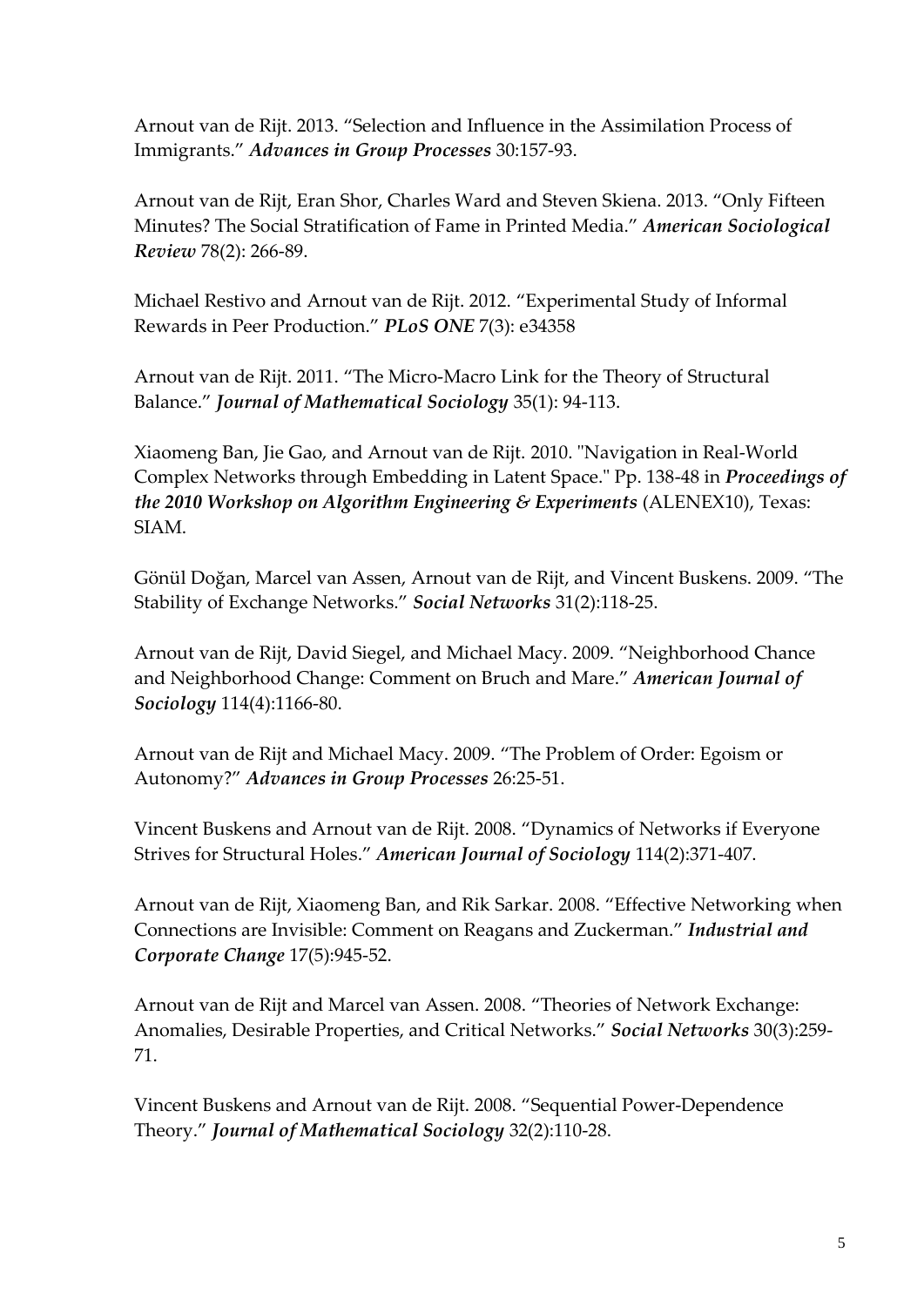Marcel van Assen and Arnout van de Rijt. 2007. "Dynamic Exchange Networks." *Social Networks* 29(2):266-78.

Arnout van de Rijt and Michael Macy. 2006. "Power and Dependence in Intimate Exchange." *Social Forces* 84(3):1455-70.<sup>2</sup>

Arnout van de Rijt and Vincent Buskens. 2006. "Trust in Intimate Relationships. The Increased Importance of Embeddedness for Marriage in the United States." *Rationality and Society* 18(2):123-56.

Michael Macy and Arnout van de Rijt. 2006. "Ethnic Preferences and Residential Segregation. Theoretical Explorations beyond Detroit." *Journal of Mathematical Sociology* 30(3-4):289-98.

### **BOOK REVIEWS**

Arnout van de Rijt. 2019. "How Behavior Spreads." Review of Centola 2018, "How Behavior Spreads: The Science of Complex Contagions." *Journal of Mathematical Sociology* 43.

Arnout van de Rijt. 2016. "The Social Revolution." Review of Margetts et al. 2016, "Political Turbulence." *Science* 351: 924.

### **OTHER PUBLICATIONS**

Judith Kas, Rense Corten & Arnout van de Rijt. 2021. "Online beoordelingen werken niet tegen discriminatie in platformeconomie." *Sociale Vraagstukken*, 4 mei 2021.

Judith Kas, Rense Corten & Arnout van de Rijt. 2021. "Vertrouwen krijgen door vertrouwen te schenken." *Mens & Maatschappij* 96(1): 125-9.

Vincenz Frey & Arnout van de Rijt. 2020. "Robustness of Reputation Cascades." Pp. 141-152 in V. Buskens, R. Corten and C. Snijders, *Advances in the Sociology of Trust and Cooperation*, Berlin, Germany: De Gruyter.

Arnout van de Rijt & Idil Akin. 2020. "Field-Experimental Tests of Preferential Attachment." James Moody and Ryan Light (eds.), *Oxford Handbook of Social Network Analysis*, Oxford, UK: Oxford University Press.

 $2$  Appears as sample reading in S. Smith et al. (eds.), 2009, "Exploring Family Theories", Oxford University Press.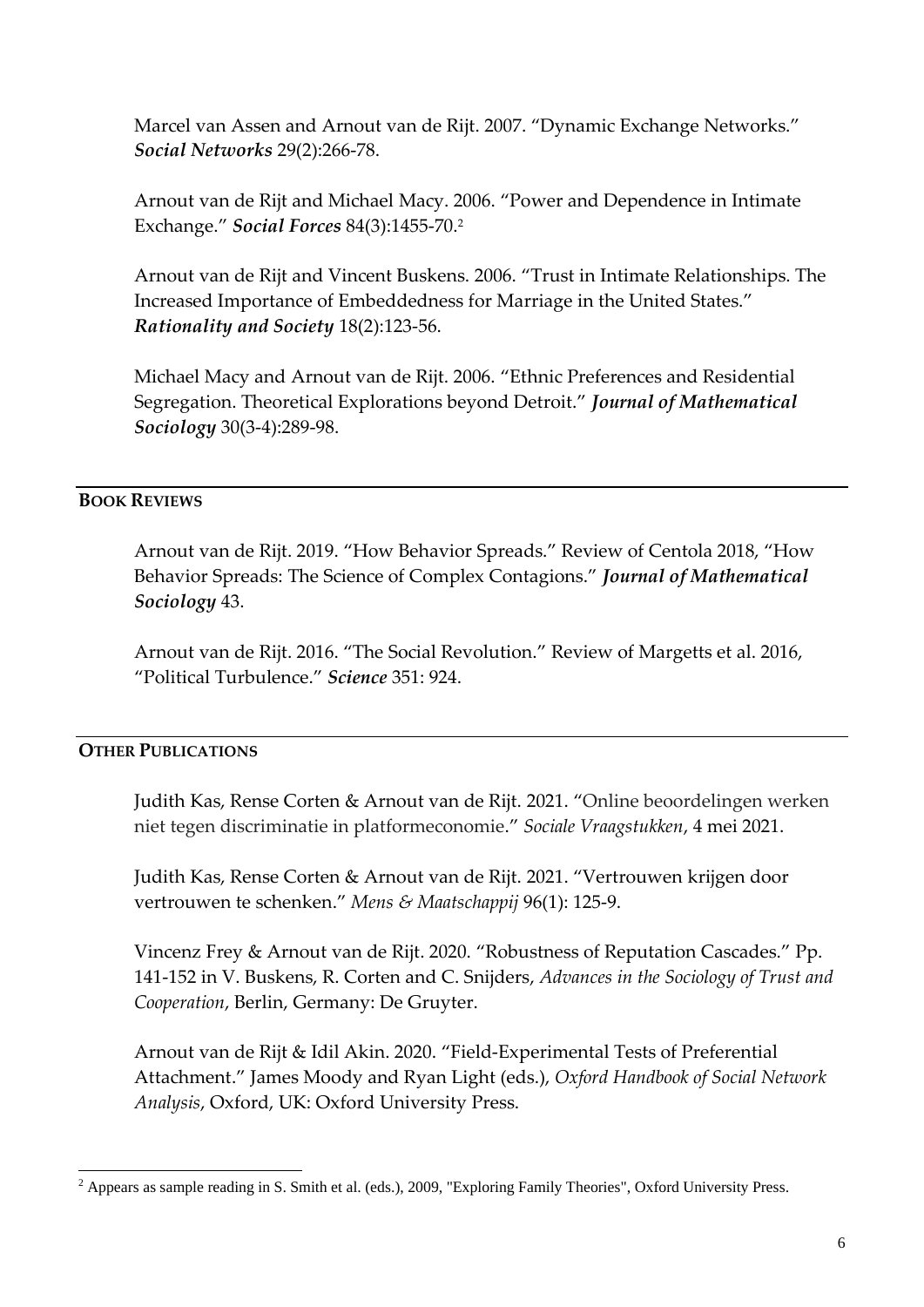Arnout van de Rijt. 2019. "In de etalage: Komt kwaliteit uiteindelijk bovendrijven? Over zelfcorrectie in sociale beïnvloedingsprocessen." *Mens & Maatschappij* 94(3): 345- 72.

Arnout van de Rijt & Vincent Buskens. 2019. "Mathematics in Sociology." *New Archive for Mathematics (Dutch)* 5/20 (3): 169-177.

Arnout van de Rijt and Vincent Buskens. 2013. "Sequentiality and Dynamics of Network Exchange." Pp. 175-91 in Kinga Wysienska and Joanna Heidtman (eds.), *Group Processes*: *Sociological Perspectives*, Warsaw, Poland: Scholars Publishing House.

Van de Rijt, Arnout. 2013. "The Micro-Macro Link for the Theory of Structural Balance." Chapter 4 in M. van Assen, V. Buskens, W. Raub (eds.), *Micro-Macro Links and Micro Foundations in Sociology*, London: Routledge / Taylor & Francis.<sup>3</sup>

Josh Murray, Michael Restivo, and Arnout van de Rijt. 2011. "Structural Holes." Pp. 827-9 in George Barnett (ed.), *Encyclopedia of Social Networks*, Thousand Oaks, CA: Sage.

Michael Macy, Damon Centola, Andreas Flache, Arnout van de Rijt and Robb Willer. 2011. "Social Mechanisms and Generative Explanations: Computational Models with Double Agents." Pp. 250-65 in Pierre Demeulenaere (ed.), *Proceedings of the Sorbonne Conference on Social Mechanisms and Analytic Sociology*, Cambridge University Press.

Michael Macy and Arnout van de Rijt. 2011. "Game Theory." Pp. 243-4 in George Ritzer (ed.), *The Concise Encyclopedia of Sociology*, Blackwell.

Arnout van de Rijt. 2008. "The American Dream." Pp. 42-4 in Vincent Parrillo (ed.), *Encyclopedia of Social Problems*, Thousand Oaks, CA: Sage.

Michael W. Macy and Arnout van de Rijt. 2007. "Game Theory." Pp. 1822-5 in George Ritzer (ed.), *Encyclopedia of Sociology*, Blackwell.

Michael W. Macy and Arnout van de Rijt. 2006. "Exchange Theory." Pp. 183-4 in Bryan Turner (ed.), *Cambridge Dictionary of Sociology*, Cambridge University Press.

Michael W. Macy and Arnout van de Rijt. 2006. "Game Theory." Pp. 222-4 in Bryan Turner (ed.), *Cambridge Dictionary of Sociology*, Cambridge University Press.

Arnout van de Rijt. 2006. "The Matthew Effect in Immigrant Assimilation." Cornell University: CSES paper 41.

<sup>3</sup> Book review: Flaminio Squazzoni. 2011. *Sociologica* 3/11.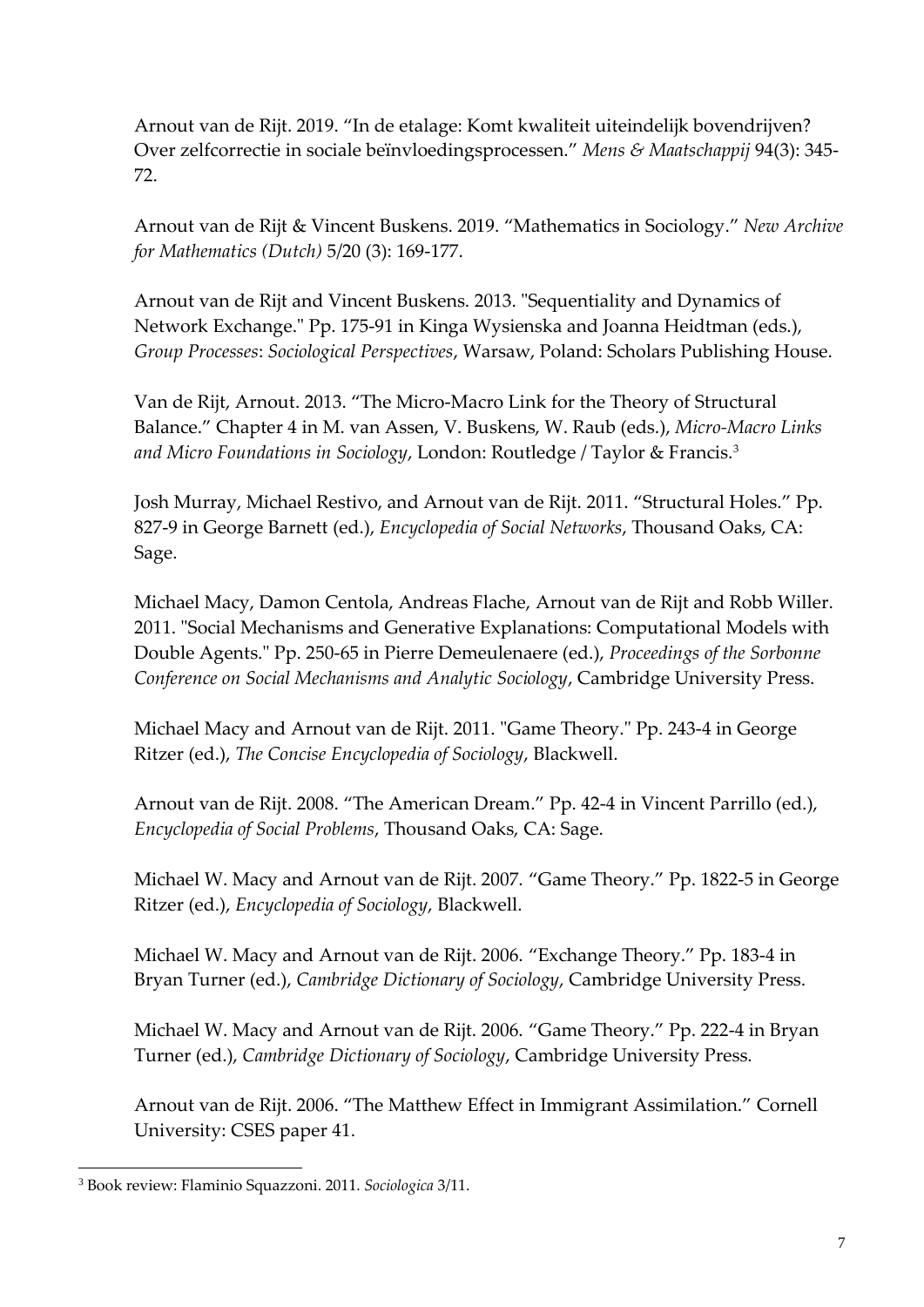Arnout van de Rijt and Vincent Buskens. 2005. "A Nash Equilibrium Refinement for Network Formation Games." Utrecht University: ISCORE paper 230.

Edward O. Laumann, Christopher Browning, Arnout van de Rijt, and Mariana Gatzeva. 2003. "Sexual Contact between Children and Adults: A Life-Course Perspective with Special Reference to Men." Pp. 293-326 in J. Bancroft (ed.), *Sexual Development in Childhood*, Bloomington, IN: Indiana University Press.

## **HONORS AND AWARDS**

2021 James S. Coleman Outstanding Article Award, American Sociological Association, Rationality & Society section, for the article "Social Influence Undermines the Wisdom of the Crowd in Sequential Decision-Making" (with Vincenz Frey)

2020 Robert K. Merton Award for best paper in analytical sociology, for the article "Self-Correcting Dynamics in Social Influence Processes."

2019 International Society for Scientometrics and Informetrics (ISSI) paper of the year award, for the article "The Matthew Effect in Science Funding." (with Thijs Bol and Mathijs de Vaan)

2019 James S. Coleman Outstanding Article Award, American Sociological Association, Rationality & Society section, for the article "The Matthew Effect in Science Funding." (with Thijs Bol and Mathijs de Vaan)

2018 Elected Fellow of the European Academy of Sociology.

2018 Nomination for Best Teacher of the Year Award, Department of Sociology, Utrecht University.

2017 Raymond Boudon Award for Early Career Achievement, European Academy of Sociology.

2017 Best Paper Award, American Sociological Association, CITAMS section, for the article "A Paper Ceiling: Explaining the Persistent Underrepresentation of Women in Printed News." (with Eran Shor, Alex Miltsov, Vivek Kulkarni, and Steven Skiena)

2017 Nomination for Best Teacher of the Year Award, Department of Sociology, Utrecht University.

2015 Netherlands Institute for Advanced Study, Fellow-in-Residence (I declined)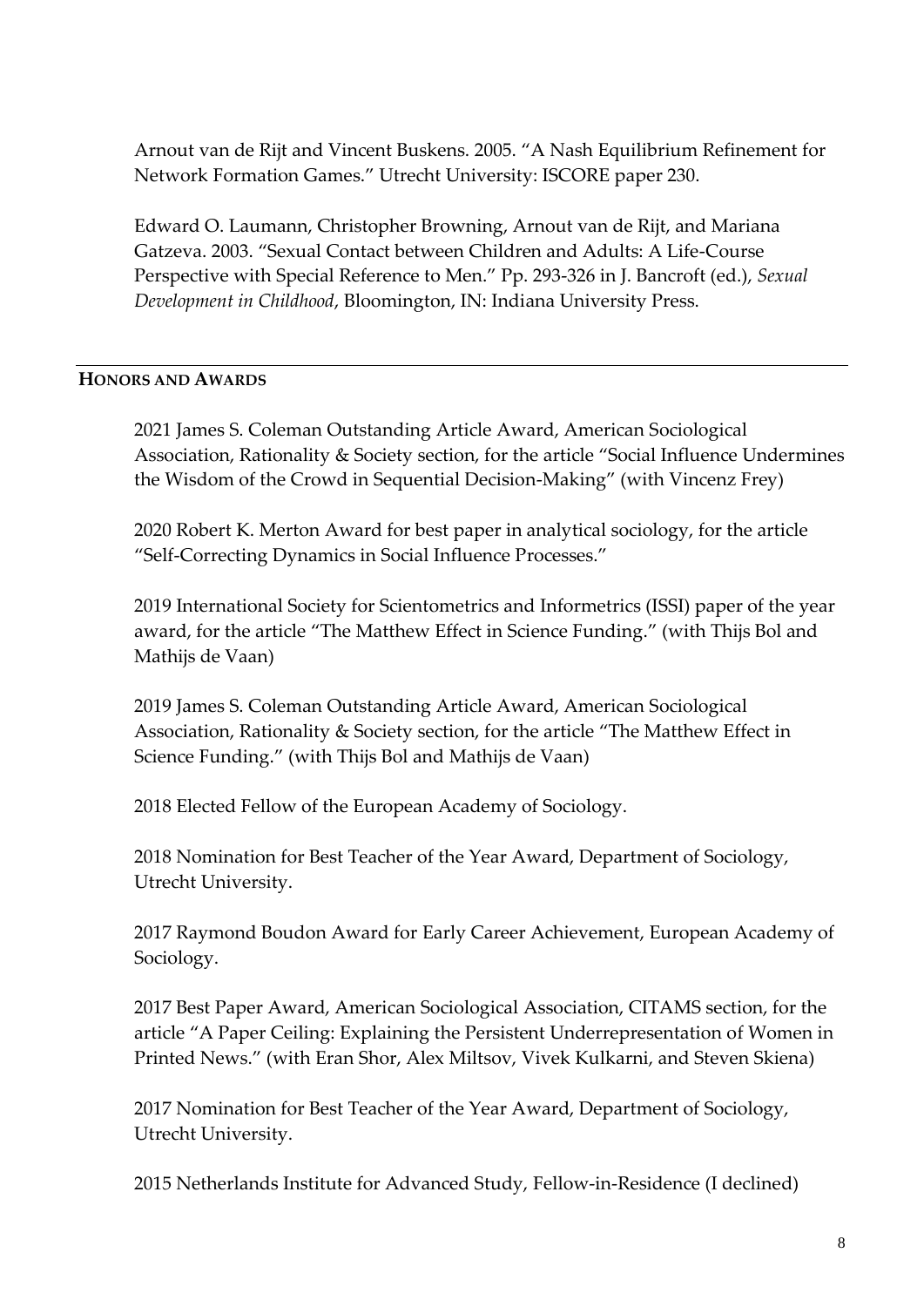2014 Clifford Geertz Prize for Best Article, American Sociological Association, Culture section, for the article "Only Fifteen Minutes? The Social Stratification of Fame in Printed Media" (with Eran Shor, Charles Ward, and Steven Skiena)

2010 Linton C. Freeman Distinguished Young Scholar Award, International Network for Social Network Analysis (INSNA), for significant contributions to the scientific study of social structure

2009 Prize for Best Article, European Academy of Sociology, for the article "Dynamics of Networks if Everyone Strives for Structural Holes" (with Vincent Buskens)

2009 Honorable Mention, Outstanding Article Publication Award competition, American Sociological Association, Mathematical Sociology, for the article "Dynamics of Networks if Everyone Strives for Structural Holes" (with Vincent Buskens)

2004 Best Paper Award, Graduate Student Best Paper Competition, American Sociological Association, Mathematical Sociology, for the paper "The Role of Metanetworks in Network Evolution" (with Robb Willer)

### **GRANTS**

**€1,022,527**. Netherlands Ministry of Defence and Delft Technical University, National Technology Project, 2020-2023 (with Roy Lindelauf and Robbert Fokkink).

**€380,000**. NWO (Dutch science foundation), Complexity and Creative Industry, 2019- 2022 (with Jotte de Koning, Ella Jamsin, Deb Panja and Vincent Buskens).

**\$274,769.** NSF, Sociology program, 2013-2017 (Sole P.I.)

**€148,568**. NWO (Dutch science foundation), 2019-2021, Replication Studies program (with W. Przepiorka, R. Corten, M. van Assen, V. Buskens)

**€80,000.** Utrecht University, 2019-2020, postdoctoral research on administrative data UU (with M. Rasch, M. van der Werff, R. de Waard)

**€70,000.** NWO (Dutch science foundation), 2018-2019, field experiment in science funding.

**\$60,000.** Innovative Instruction Technology Grant, SUNY, 2012-2013 (with Lori Scarlatos, Alex Orlov, and David Tonjes)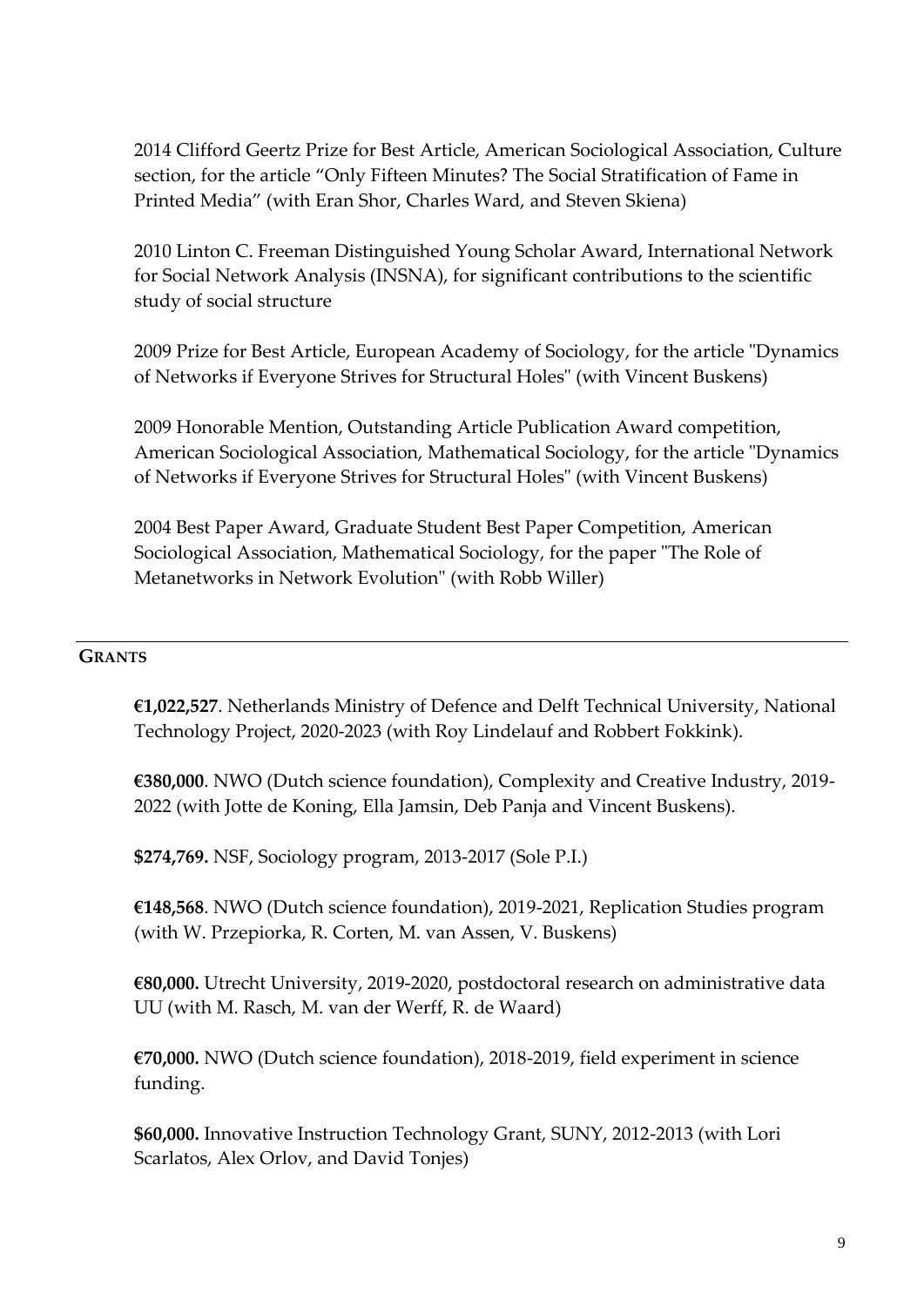**\$40,000.** SBU-BNL Research Initiatives Seed Grant extension, 2014-2015 (with Robert J. Harrison)

**\$38,260.** SBU-BNL Research Initiatives Seed Grant, 2013-2014 (with Robert J. Harrison).

**\$35,000.** Russell Sage Fellowship, Cornell University, 2002-2007

**€25,138.** Covid-19 grant. Faculty of Social and Behavioral Sciences, Utrecht University, 2020 (with Sergio Lo Iacono, Vincent Buskens, Rense Corten, and Wojtek Przepiorka).

**€22,575.** Covid-19 grant. Faculty of Social and Behavioral Sciences, Utrecht University, 2020 (with Vincent Buskens).

**€18,000.** IOS Seed Grant, Utrecht University, 2017-2019 (with R. Galema, S. Lugo, F. Polzin, R. Kleverlaan, U. Weitzel, E. Stam, J. Biemans and H. Toxopeus)

**€18,000.** IT Innovation Fund, Utrecht University, 2017-2019 (with Dirk Gerritsen)

**€16,400.** EUI Research Council grant for an experiment on competition and gender (with Jonathan Winter and Klarita Gerxhani)

**€15,500.** IT Innovation Fund, Utrecht University, 2017-2019 (with Erik-Jan van Leeuwen)

**€15,000.** Winner of the Lorentz-eScience competition, 2018 (with R. Lindelauf, P. Shakarian, V.S. Subrahmanian)

**€15,000.** IOS Seed Grant, Utrecht University, 2018-2019 (with W. Przepiorka, F. van Rijnsoever, and M. Hekkert)

**\$10,000.** Seed Grant for Survey Research, SBU Center for Survey Research, 2012

**\$10,000.** FAHSS Interdisciplinary Initiatives Fund (2x), SUNY Stony Brook, 2008 & 2012

**\$7,000.** ASA/NSF Fund for the Advancement of the Discipline (FAD) award, 2015- 2016 (with Eran Shor)

**\$7,000.** ASA/NSF Fund for the Advancement of the Discipline (FAD) award, 2010- 2011 (with John Shandra)

**\$7,000.** VSB Scholarship, United Savings Banks, 2002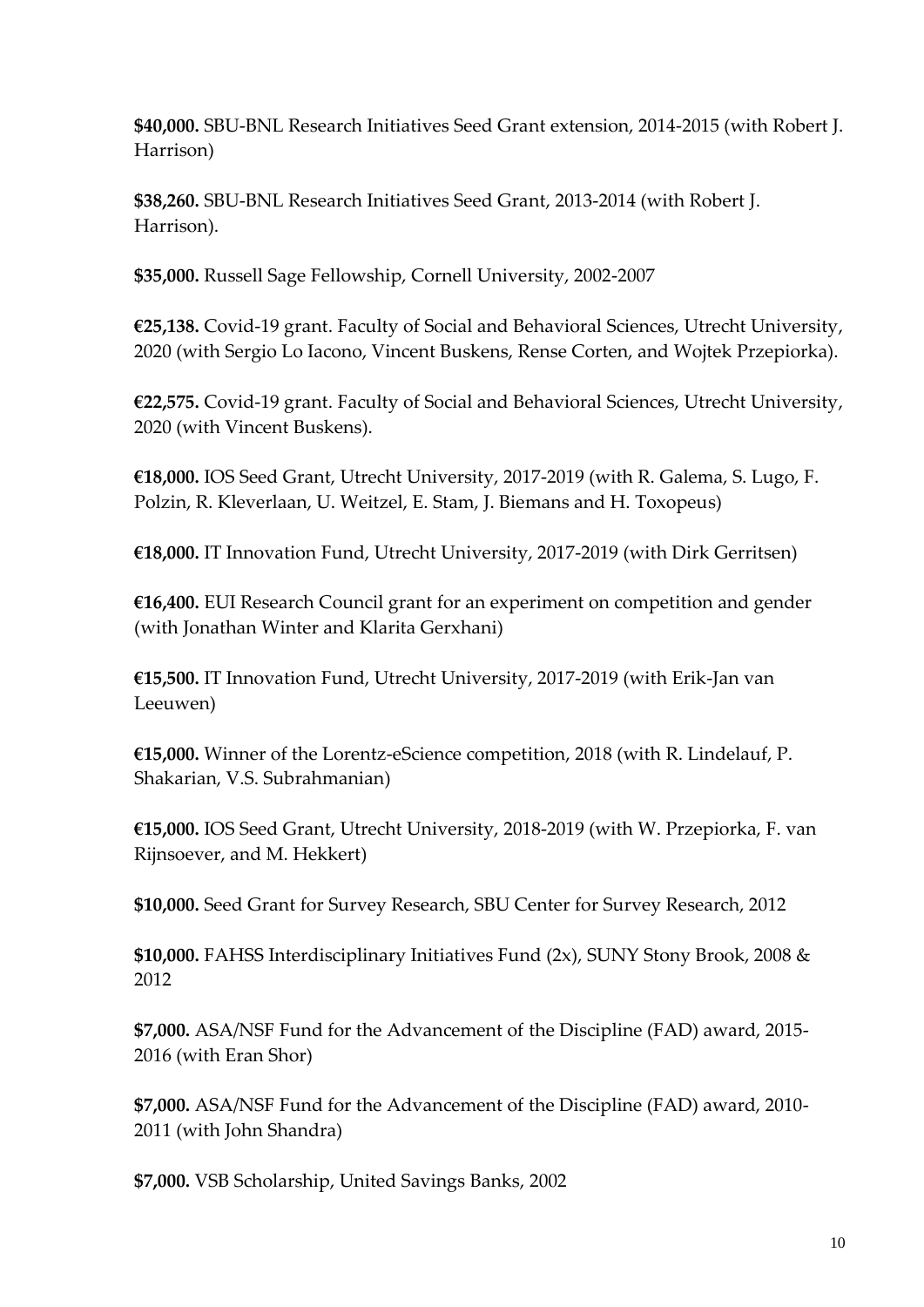**\$5,781.** NSF Doctoral Dissertation Research Improvement Grant (P.I.), 2013-2014 (for Ph.D. student Michael Restivo)

**\$4,500.** Dissertation Research Grant, Center for the Study of Economy and Society, Cornell University, 2005-2006

**\$1,876.** CAS Excellence Award, SUNY Stony Brook, 2013

**\$1,700.** Research Travel Grant, Graduate School, Cornell University, 2006

**\$1,000.** Trajectum Scholarship (2x), Utrecht University, 2000 & 2001

**\$773.** UUP Individual Development Award (2x), Albany NY, 2007 & 2008

**\$500.** Seed Grant, Center for the Study of Economy and Society, Cornell University, 2004

### **MEDIA COVERAGE**

Gianluca Manzo and Arnout van de Rijt. 2020. "Halting SARS-CoV-2 by Targeting High-Contact Individuals." *Journal of Artificial Societies and Social Simulation* 23(4): 10. [Le Monde](https://www.lemonde.fr/sciences/article/2020/11/24/covid-19-le-reseau-social-une-cle-pour-localiser-les-super-contaminateurs_6060964_1650684.html) [Bloomberg](https://www.bloomberg.com/opinion/articles/2020-07-02/the-northeast-s-14-day-quarantines-should-keep-travelers-home) [L'Express](https://www.lexpress.fr/actualite/societe/sante/covid-19-et-supercontaminateurs-ciblons-les-personnes-tres-sociables_2138852.html) [Infobae](https://www.infobae.com/america/mundo/2021/01/30/que-hay-detras-de-los-estallidos-sociales-contra-el-confinamiento-y-el-toque-de-queda-en-holanda/)

Ingrid Robeyns, Vincent Buskens, Arnout van de Rijt, Nina Vergeldt, Tanja van der Lippe. 2020. "How Rich is Too Rich? Measuring the Riches Line." *Social Indicators Research*. [RTL](https://www.rtlnieuws.nl/nieuws/nederland/artikel/5199680/twee-huizen-en-half-miljoen-spaargeld-dat-te-rijk-volgens-nieuw) [NPO Radio 1](https://www.nporadio1.nl/de-nieuws-bv/onderwerpen/68667-2020-11-30-moet-er-na-de-armoedegrens-ook-een-rijkdomsgrens-komen)

Jan-Tino Brethouwer, Roy Lindelauf, Robbert Fokkink, Arnout van de Rijt. 2020. "Stay Nearby or Get Checked: A COVID-19 Control Strategy." *Journal of Infectious Disease Modeling.* [Bloomberg](https://www.bloomberg.com/opinion/articles/2020-04-24/covid-19-science-update-a-second-peak-is-coming) [Volkskrant](https://www.volkskrant.nl/wetenschap/welke-maatregelen-tegen-corona-kunnen-worden-versoepeld-handen-wassen-niet-zoveel-lijkt-zeker~b6ec4223/)

Arnout van de Rijt. 2018. "All-Sense-All Networks are Suboptimal for Sensorimotor Synchronization." *PLoS ONE* 13(8): e0202056. [Netherlands Public Radio](https://www.nporadio1.nl/nieuws-en-co/onderwerpen/470928-raar-maar-waar-muzikanten-die-elkaar-allemaal-horen-spelen-makkelijker-te-snel)

Thijs Bol, Mathijs de Vaan and Arnout van de Rijt. 2018. "The Matthew Effect in Science Funding." *PNAS* 115:4887-90. [Science,](http://www.sciencemag.org/careers/2018/04/training-grant-recipients-are-more-likely-get-future-funding) [Nature,](https://www.nature.com/articles/d41586-018-04958-9) [Volkskrant,](https://beta.volkskrant.nl/wetenschap/duivel-schijt-op-de-grootste-hoop-ook-in-de-wetenschap~bca8903e/) [Trouw,](https://www.trouw.nl/home/jonge-onderzoeker-die-een-beurs-misloopt-heeft-een-loopbaan-lang-last~a355f190/) [NRC,](https://www.nrc.nl/nieuws/2019/02/03/de-roze-bril-van-wetenschapsminister-van-engelshoven-a3652717) [NRC](https://www.nrc.nl/nieuws/2019/02/04/geef-niet-alleen-geld-aan-de-supersterren-a3652834)  [\(2\),](https://www.nrc.nl/nieuws/2019/02/04/geef-niet-alleen-geld-aan-de-supersterren-a3652834) [ChemistryWorld,](https://www.chemistryworld.com/news/the-rich-scientists-get-richer-and-the-poor-get-poorer/3008944.article) [The Scientist,](https://www.the-scientist.com/?articles.view/articleNo/52394/title/Study--Winning-an-Early-Career-Research-Grant-Begets-More-Funding/) [ScienceDaily,](https://www.sciencedaily.com/releases/2018/04/180427100301.htm) [Stukroodvlees,](http://stukroodvlees.nl/mattheuseffecten-verkrijgen-nwo-beurzen/) [Eco.Nomie,](https://eco.nomie.nl/2018/05/van-een-veni-word-je-lui/) [Advalvas,](https://www.advalvas.vu.nl/nieuws/winnaars-onderzoeksbeurs-houden-voorsprong-carriere) [Universonline,](https://universonline.nl/2018/04/24/winnaars-blijven-winnen-wetenschap) [BNR,](https://www.bnr.nl/podcast/wetenschap-vandaag/10343115/mattheus-25-29-geldt-voor-wetenschappers) [OrgTheory,](https://orgtheory.wordpress.com/2018/05/01/socarxiv-highlights-for-april/) [Mijnzakengids](https://www.mijnzakengids.nl/matteuseffect-in-wetenschappelijke-top/)

Eran Shor, Arnout van de Rijt, Alex Miltsov, Vivek Kulkarni and Steven Skiena. 2015. "A Paper Ceiling: Explaining the Persistent Underrepresentation of Female Names in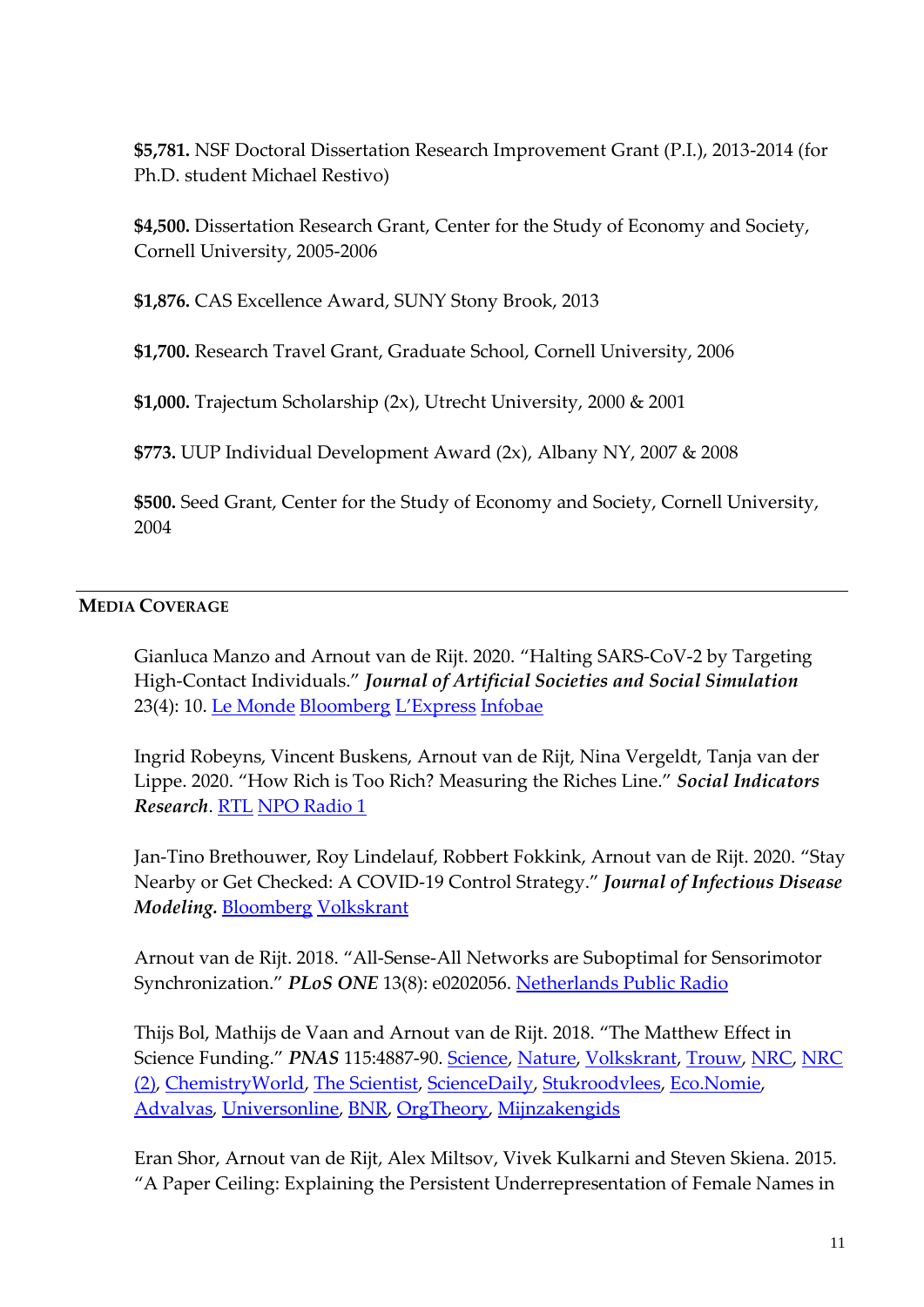Printed News Coverage." *American Sociological Review* 80(5): 960-84. [The Guardian,](http://www.theguardian.com/media/greenslade/2015/oct/02/men-dominate-news-coverage-in-the-us-by-a-factor-of-5-to-1) [Yahoo,](https://in.news.yahoo.com/heres-why-men-continue-dominate-media-coverage-101958429.html) [NPR Wisconsin,](http://www.wpr.org/listen/824046) [Pacific Standard,](http://www.psmag.com/business-economics/dudes-need-to-beat-it) [RAI,](http://www.rainews.it/dl/rainews/articoli/sottorappresentazione-delle-donne-nei-media-0d02012a-e7ae-4168-9982-8b12e266c621.html?refresh_ce) [CIBL-FM,](http://www.cibl1015.com/nouvelles/-/pub/9HcT/content/7739854-les-femmes-sont-moins-citees-dans-les-nouvelles-mediatiques-selon-une-etude) [Financial Express,](http://www.financialexpress.com/article/miscellaneous/heres-why-men-continue-to-dominate-media-coverage/144864/) [Business](https://www.google.com/url?sa=t&rct=j&q=&esrc=s&source=web&cd=14&cad=rja&uact=8&ved=0CDEQFjADOApqFQoTCOfHuoK2pMgCFYFUPgodjNUCgQ&url=http%3A%2F%2Fwww.business-standard.com%2Farticle%2Fnews-ani%2Fhere-s-why-men-continue-to-dominate-media-coverage-11510020046)  [Standard,](https://www.google.com/url?sa=t&rct=j&q=&esrc=s&source=web&cd=14&cad=rja&uact=8&ved=0CDEQFjADOApqFQoTCOfHuoK2pMgCFYFUPgodjNUCgQ&url=http%3A%2F%2Fwww.business-standard.com%2Farticle%2Fnews-ani%2Fhere-s-why-men-continue-to-dominate-media-coverage-11510020046) [Daily Beast](http://www.thedailybeast.com/articles/2015/10/01/media-is-still-for-men-by-men.html)

Arnout van de Rijt, Soong Moon Kang, Michael Restivo and Akshay Patil. 2014. "Field Experiments of Success-Breeds-Success Dynamics." *PNAS* 111(19):6934–39. Press: [Economist](http://www.economist.com/news/science-and-technology/21601494-and-science-has-now-proved-it-nothing-succeeds-success)*,* [Time](http://time.com/80417/this-is-what-actually-predicts-success/)*,* [National Geographic](http://phenomena.nationalgeographic.com/2014/04/28/on-privilege-and-luck-or-why-success-breeds-success/)*,* [WAMC,](http://academicminute.org/2014/09/arnout-van-de-rijt-featured-on-the-best-of-our-knowledge/) [Daily News](http://www.dailynewsen.com/science/success-really-does-breed-success-unique-online-experiments-find-h2481200.html)*,* [Daily Mail](http://www.dailymail.co.uk/sciencetech/article-2615141/Success-really-DOES-breed-success-Achievement-likely-follow-initial-vote-confidence.html)*,* [World](http://article.wn.com/view/2013/10/03/Does_Success_Breed_Success_SBU_Sociology_Professor_Arnout_va/)  [News,](http://article.wn.com/view/2013/10/03/Does_Success_Breed_Success_SBU_Sociology_Professor_Arnout_va/) [Business Insider,](http://www.businessinsider.com.au/the-best-way-to-success-is-to-get-a-little-help-early-on-2014-4) [Phys.org,](http://phys.org/news/2014-04-success-unique-online.html) [FT Alphaville,](http://ftalphaville.ft.com/2014/04/29/1840102/) [Psychology Today,](http://www.psychologytoday.com/blog/brain-sense/201405/does-success-breed-success) [Sociology blog.](https://kieranhealy.org/blog/archives/2014/04/29/success-breeds-success-up-to-a-point/)

Arnout van de Rijt, Eran Shor, Charles Ward and Steven Skiena. 2013. "Only Fifteen Minutes? The Social Stratification of Fame in Printed Media." *American Sociological Review 78(2): 266-89. Press: [CNN,](https://edition.cnn.com/2018/03/16/health/social-media-fame/index.html) [LA Times,](http://www.latimes.com/news/science/sciencenow/la-sci-sn-fame-lasts-20130326,0,2357080.story) [NBC News,](http://www.livescience.com/28247-fame-celebrity-not-fleeting.html) [Toronto Star,](http://www.thestar.com/entertainment/2013/03/28/true_fame_isnt_fleeting_study_says.html) Globe and* [Mail,](http://www.theglobeandmail.com/life/celebrity-news/fame-is-extremely-sticky-not-fleeting-say-researchers/article10483263/) [Yahoo News,](http://news.yahoo.com/lindsay-lohan-stay-fame-not-fleeting-study-finds-112607491.html) [Pacific Standard,](http://www.psmag.com/blogs/news-blog/fame-once-established-is-not-fleeting-56843) [Politiken](http://mysbfiles.stonybrook.edu/~avanderijt/Danish_coverage.pdf) (front page), [U.S. News and World](http://health.usnews.com/health-news/news/articles/2013/03/28/true-fame-endures-study-finds)  [Report,](http://health.usnews.com/health-news/news/articles/2013/03/28/true-fame-endures-study-finds) [Philly,](http://www.philly.com/philly/health/topics/HealthDay674763_20130328_True_Fame_Endures__Study_Finds.html) [LiveScience.com,](http://www.livescience.com/28247-fame-celebrity-not-fleeting.html) [Smithsonian,](http://blogs.smithsonianmag.com/science/2013/03/research-shows-that-true-fame-lasts-longer-than-15-minutes/) [Hindustan Times,](http://www.hindustantimes.com/world-news/NorthAmerica/People-who-are-truly-famous-stay-famous/Article1-1034422.aspx) [UPI,](http://www.upi.com/Health_News/2013/03/31/Once-achieved-true-fame-is-not-fleeting/UPI-69681364756429/?spt=hs&or=hn) [Winnipeg Free](http://www.winnipegfreepress.com/arts-and-life/entertainment/TV/study-says-truly-famous-folks-get-more-than-15-minutes-200830521.html)  [Press,](http://www.winnipegfreepress.com/arts-and-life/entertainment/TV/study-says-truly-famous-folks-get-more-than-15-minutes-200830521.html) [PsychCentral,](http://psychcentral.com/news/2013/04/01/true-fame-passes-the-test-of-time/53294.html) [Salon,](http://www.salon.com/2013/05/06/fame_may_not_last_15_minutes_after_all_partner/) [Jezebel](http://jezebel.com/warhol-was-wrong-once-you-get-famous-you-stay-famous-493737998)

F. Flam. 2020. "14-day Quarantines Should Keep You Home." [Bloomberg](https://www.bloomberg.com/opinion/articles/2020-07-02/the-northeast-s-14-day-quarantines-should-keep-travelers-home)

F. Flam. 2020. "Covid-19 Science Update: A Second Peak Is Coming." [Bloomberg](https://www.bloomberg.com/opinion/articles/2020-04-24/covid-19-science-update-a-second-peak-is-coming)

M. Keulemans. 2020. "Which Corona Measures Can Be Relaxed?" [Volkskrant](https://www.volkskrant.nl/wetenschap/welke-maatregelen-tegen-corona-kunnen-worden-versoepeld-handen-wassen-niet-zoveel-lijkt-zeker~b6ec4223/) S. Nasht. 2020. "The New Science of Success." [ABC Radio](https://www.abc.net.au/radionational/programs/scienceshow/the-new-science-of-success/11928548)

F. Flam. 2019. "Career Setbacks Can Help Your Performance But Hurt Your Pay." [Bloomberg](https://www.bloombergquint.com/gadfly/career-setbacks-can-help-your-performance-but-hurt-your-pay)

D. Wang & B. Jones. 2019. "When Losing Out on a Big Opportunity Helps Your Career." [Harvard Business Review](https://hbr.org/2019/10/research-when-losing-out-on-a-big-opportunity-helps-your-career)

M. Allen. 2019. "Early-career failure can lead to future success, according to US study." [PhysicsWorld](https://physicsworld.com/a/early-career-failure-can-lead-to-future-success-according-to-us-study/)

T. Mudde. 2019. "Success a Matter of Talent and Hard Work? Don't Forget Chance." [Volkskrant](https://www.volkskrant.nl/wetenschap/succes-een-kwestie-van-talent-en-hard-werken-vergeet-het-toeval-niet~b93ea398/)

A. van de Rijt, T. Bol, M. de Vaan. 2018. "Too Much Red Tape in the Application Process for Research Funding." [Volkskrant](https://www.volkskrant.nl/columns-opinie/te-veel-rompslomp-bij-het-aanvragen-van-onderzoeksbeurzen-voor-de-wetenschap-br-~b6aec655/)

R. Dengler. 2018. "How Minority Viewpoints become Majority Ones." [Science](http://www.sciencemag.org/news/2018/06/how-minority-viewpoints-become-majority-ones)

D. Noonan. 2018. "The 25 Percent Revolution." [Scientific American](https://www.scientificamerican.com/article/the-25-revolution-how-big-does-a-minority-have-to-be-to-reshape-society/)

L. Chandresekaran. 2016. "Can we Influence Evolution of an Idea." [Buenos Aires'](https://buenosaireseye.com/can-we-influence-the-evolution-of-an-idea...-3212) Eye

L. Chandresekaran. 2015. "The Yin and Yang of Social Interaction." [The Munich Eye](https://themunicheye.com/the-yin-and-yang-of-social-interaction-3211)

# **KEYNOTES AND DISTINGUISHED LECTURES**

UCL. Keynote address at the Workshop on Experimental Sociology. June, 2022.

2021 State of the Union, EUI. Speaker on panel "Ethics and Efficiency in Vaccine Distribution." May 6, 2021. [video](https://www.youtube.com/watch?v=4r9GXpN7tI0)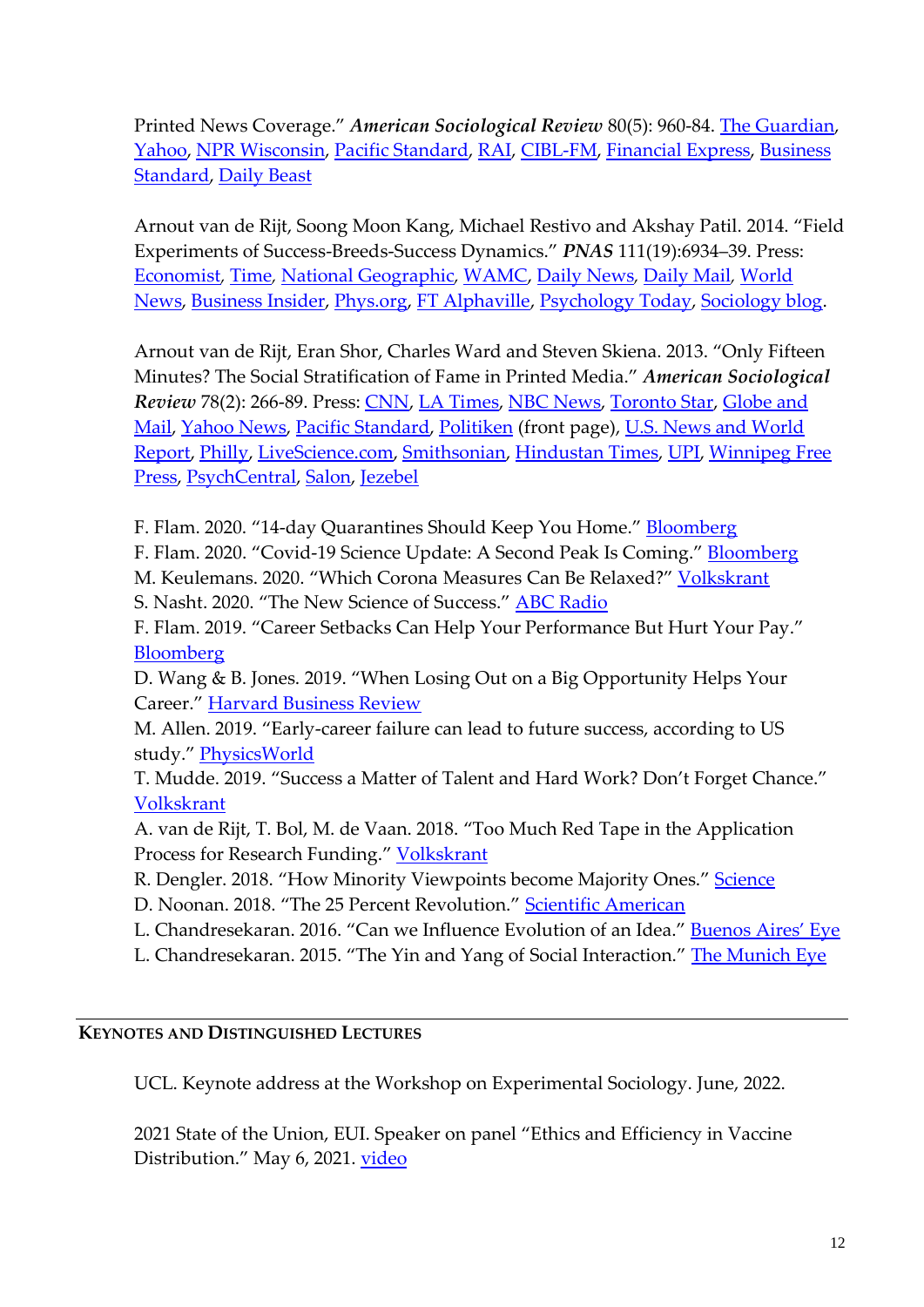Webinar lecture of the Royal Netherlands Academy of Arts & Sciences (KNAW) "Connected against Covid-19." June 30, 2020. "Do Social Behaviors Spread Like Viruses?" [video](https://youtu.be/4Wfrg9vlNaE)

European Academy of Sociology, Paris, Lecture in acceptance of the Raymond Boudon Award for Early Career Achievement. October 19, 2018. "A Critical Reexamination of Cumulative Advantage as a Mechanism for Inequality and Disruptor of Meritocracy."

University College Dublin. ESSA keynote address. September 28, 2017. "Models of Cumulative Advantage."

LUISS University, Rome, Distinguished Lecture at the 2017 Theoretical Organization Models Conference. June 17, 2017. "Cumulative Advantage".

Utrecht University, Academy Building. Inaugural Lecture. May 5, 2017. "Self-Reinforcing Processes in Society."

Utrecht University. REBO research afternoon plenary address. June 27, 2016. "Resilient Societies."

Utrecht University. Master Class. March 21-24, 2016. "Self-Reinforcing Processes."

Oxford. Keynote at IMEBESS conference. "Field Experiments of Success-Breeds-Success Dynamics." April 11, 2014.

Utrecht University. Keynote at 10<sup>th</sup> Workshop on Networks in Economics and Sociology. November 24, 2011. "The Social Stratification of Fame."

St. Pete, FA. International Network for Social Network Analysis. February 11, 2011. Plenary address in acceptance of the 2010 Linton C. Freeman Distinguished Young Scholar Award. "Classic Theories, New Derivations."

### **OTHER INVITED TALKS**

Trento, Science and Technology in Society speaker series. 2022. Title TBD.

Bocconi, Department of Social and Political Sciences. March 2, 2022. "The Matthew effect and the Proposal effect in Science funding."

Copenhagen, Wealth, Inequality and Mobility working group. June 15, 2021. "The Matthew effect and the Proposal effect in Science funding."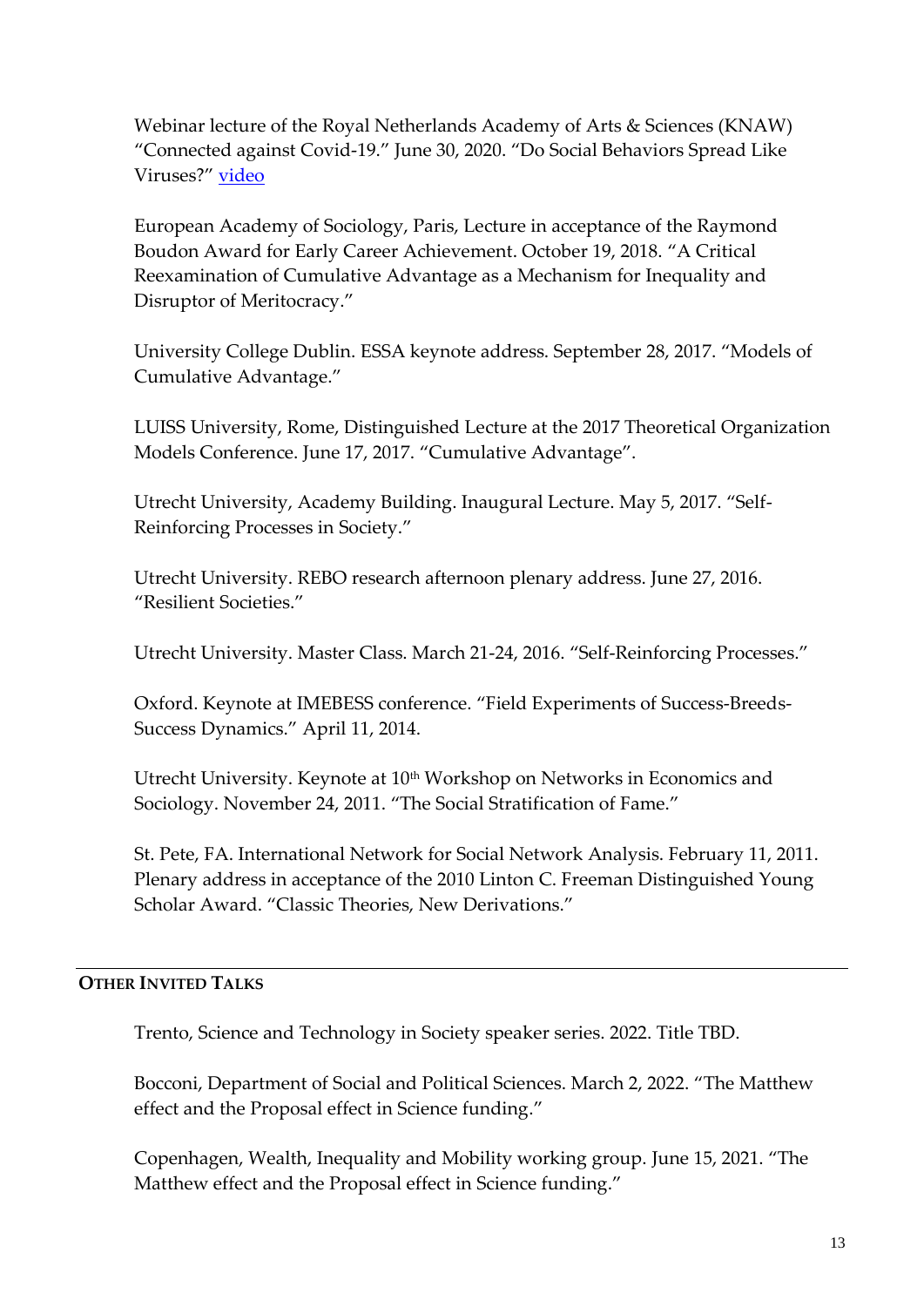Bologna, Medici Summer School in Management Studies lecture, organized by MIT Sloan, UBologna, HEC Paris. June 18, 2021. Title TBD.

EUI, Inequality Working Group. February 24, 2021. "A Thousand-And-One Ways to the Test the Cumulative Advantage Hypothesis."

NYU Abu Dhabi, Social Research and Public Policy speaker series. February 4, 2021. "The Matthew Effect in Science Funding."

Cornell. Department of Sociology. Computational Social Science lab. December 1, 2020. "Self-Correcting Dynamics in Social Influence Processes."

Cornell. Department of Sociology. Economic Sociology lab. September 22, 2020. "Self-Correcting Dynamics in Social Influence Processes."

Berkeley. Haas Business School. September 15, 2020. "Social Influence Undermines the Wisdom of the Crowd in Sequential Decision-Making."

Warwick Business School. Operations Group. February 6, 2020. "Social Influence Undermines the Wisdom of the Crowd in Sequential Decision-Making."

European University Institute. Department of Political and Social Sciences. January 15, 2020. "Manufacturing and Spreading Falsehoods in the Name of Science."

Tilburg. Department of Psychology. September 13, 2019. "Self-Correcting Dynamics in Social Influence Processes."

Yale. Computational Social Science Conference. September 6, 2019. Title TBA.

Turin. ECSR Spring School lecture. March 26, 2019. "Success Breeds Success: 1,001 Strategies for Showing It's True."

Oxford. Nuffield seminar series. November 1, 2018. "Are the Extremely Rich Exceptionally Smart?"

Cornell. Future of the Social Sciences workshop. Center for the Study of Economy and Society. October 26, 2018. "Are the Extremely Rich Exceptionally Smart?"

Stony Brook University. Department of Sociology. October 25, 2018. "Are the Extremely Rich Exceptionally Smart?"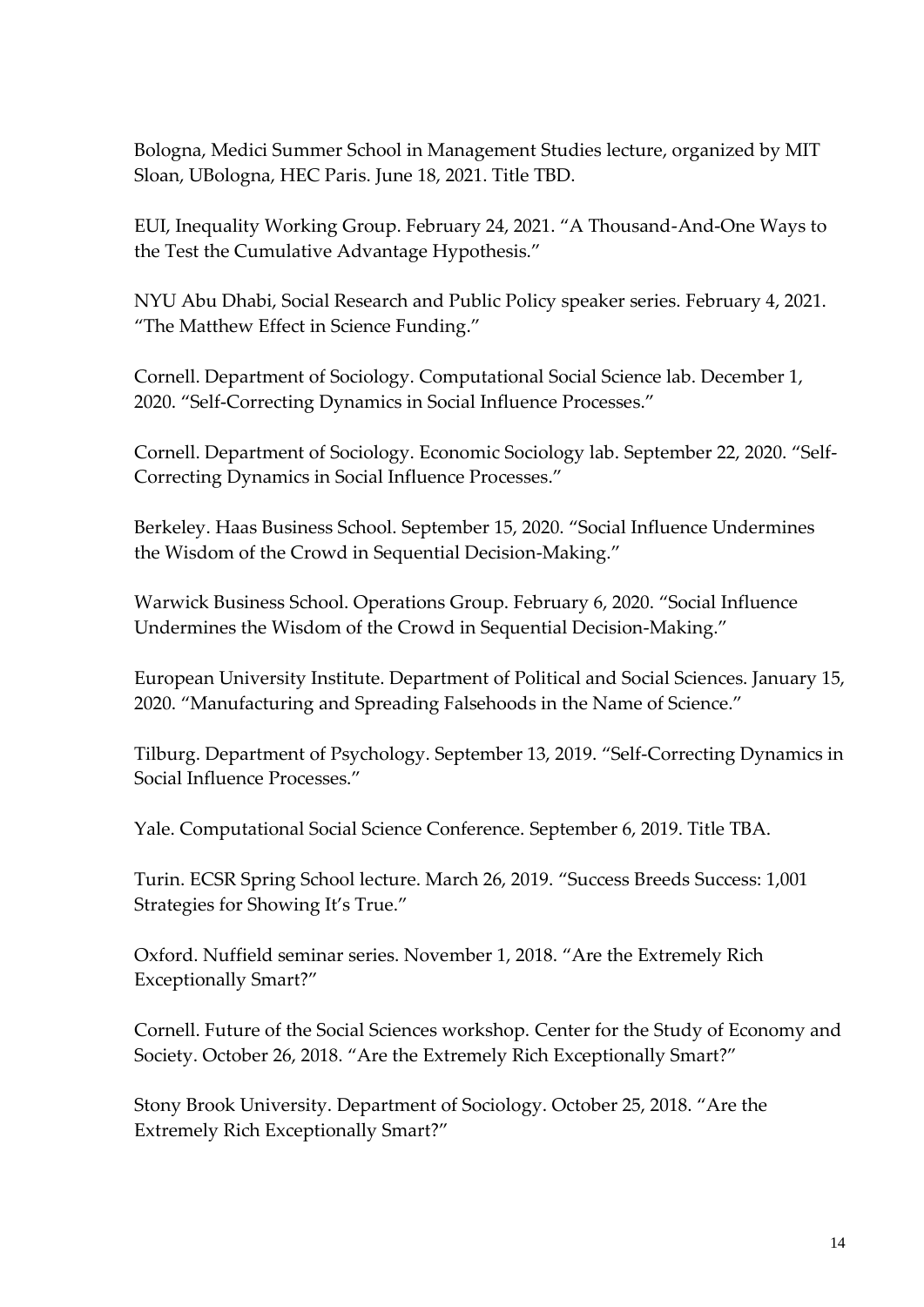UPenn. Pre-Conference on Computational Sociology. August 10, 2018. "The Matthew Effect in Science Funding."

European University Institute, Florence. Interdisciplinary Experimental Working Group Seminar. April 26, 2018. "The Self-Correcting Dynamics of Social Influence Bias."

Technical University Delft, Netherlands. Workshop on Categories in Logic, Linguistics, and Sociology. February 20, 2018. "Cumulative Advantage".

University of Oslo, Department of Sociology and Human Geography, seminar on Computational Social Science. December 11, 2017. "Studying Inequality with Online Field Experiments and Reasonably Big Data."

Utrecht University, Academy Building. Sociology Alumni lecture. May 23, 2017. "Cumulative Advantage."

University of Groningen, Sociology colloquium series. May 11, 2017. "Cumulative Advantage".

University of Mannheim. Mannheim Center for European Social Research. March 7, 2017. "Popularity Spirals: When Bad People, Products and Ideas Trump Superior Alternatives."

Linköping University, Sweden, Institute for Analytical Sociology seminar series. February 23, 2017. "Popularity Spirals: When Bad People, Products and Ideas Trump Superior Alternatives."

University of Paris-Sorbonne, Social Processes and Structure seminar series. January 27, 2017. "Popularity Spirals: When Bad People, Products and Ideas Trump Superior Alternatives."

City University of London, CASS Business School. November 24, 2016. "Popularity Spirals: When Bad People, Products and Ideas Trump Superior Alternatives."

UPenn. Guest lecture in Network Dynamics Group. September 20, 2016. "Do the Rich get Richer?"

Yale Institute of Network Science and Yale School of Management. Networks and Events Workshop. September 16, 2016. "Decoupling of Popularity from Preferences."

Utrecht University. Symposium 'Order in Contexts'. March 31, 2016. "Trust, Inequality, and Neighborhoods."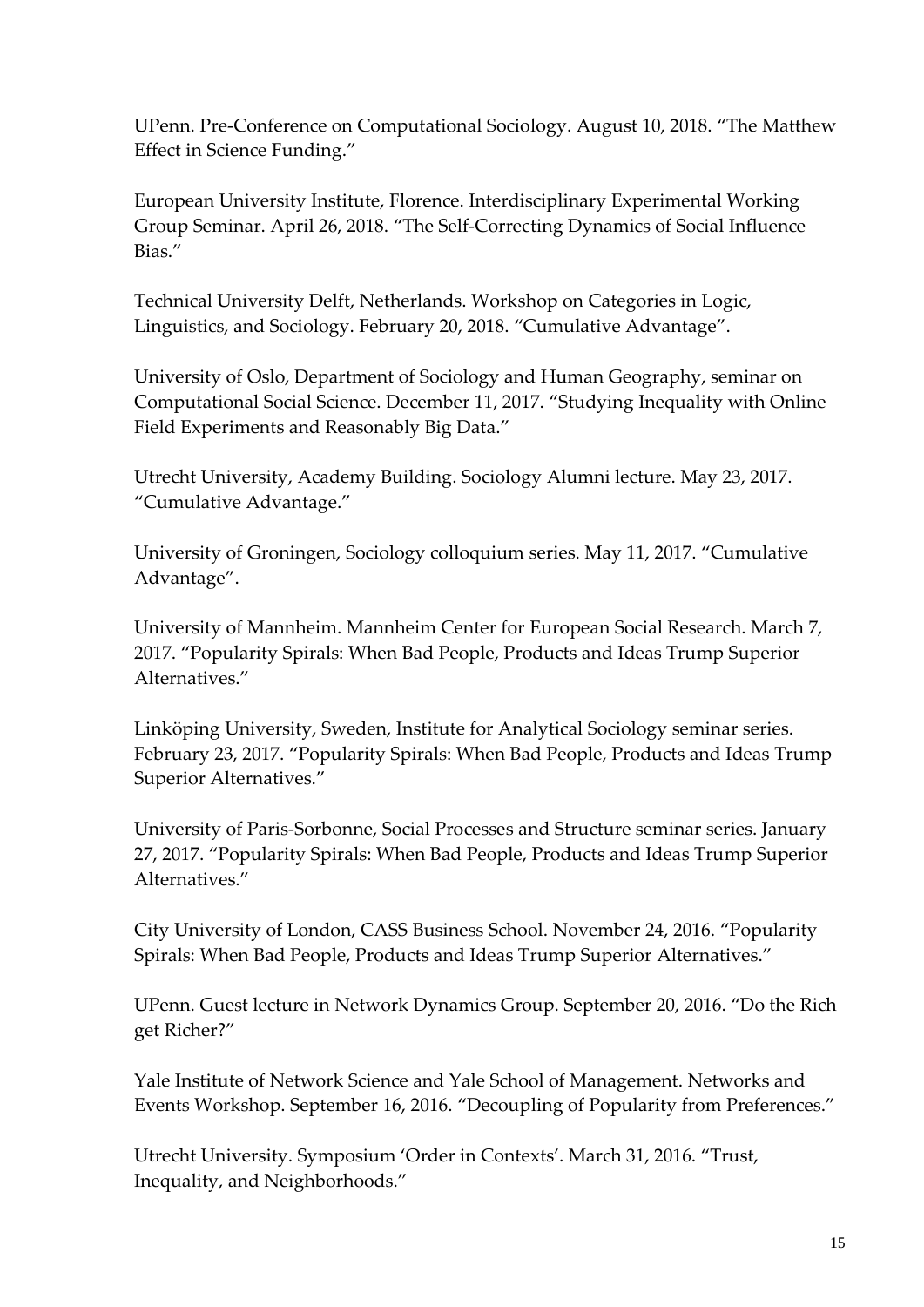Utrecht University. Institutions for Open Societies lecture series. March 3, 2016. "Success Breeds Success: Theory and Experimental Evidence."

UPenn. Guest lecture in Network Dynamics Group. November 16, 2015. "Limits to Cumulative Advantage."

University of Chicago. "Computational Social Science" workshop. April 17, 2015. "Reputation Systems and Inequality."

Stony Brook University. Department of Political Science, Center for Behavioral Political Economy workshop. "Reputation Systems and Inequality." April 7, 2015.

Lucca, Italy. Workshop "Quantifying Success 2.0". September 24, 2014. "Limits to Success-Breeds-Success Dynamics."

Stanford. "The New Computational Sociology" conference. August 15, 2014. "Limits to Cumulative Advantage: Evidence from Field Experiments."

UPenn. Guest lecture in Network Dynamics Group. March 4, 2014. "Success Breeds Success: Evidence from In Vivo Experiments."

Columbia. Networks and Time seminar series. October 10, 2013. "In Vivo Experimental Evidence for Success-Breeds-Success."

Cornell. Center for the Study of Economy and Society. October 3, 2013. "Success Breeds Success: Evidence from In Vivo Experiments."

Rutgers. Business School. October 2, 2013. "Success Breeds Success: Evidence from In Vivo Experiments."

Harvard. Center for Complex Network Research. June 17, 2013. "Success Breeds Success: Evidence from In Vivo Experiments."

MIT Sloan. System Dynamics Group. February 25, 2013. "Experimental Study of Informal Rewards in Peer Production."

Northeastern. April 19, 2012. "The Social Stratification of Fame."

University of Massachusetts at Amherst. Computational Social Science seminar. March 9, 2012. "The Social Stratification of Fame."

McGill. Social statistics seminar. January 18, 2012. "The Social Stratification of Fame."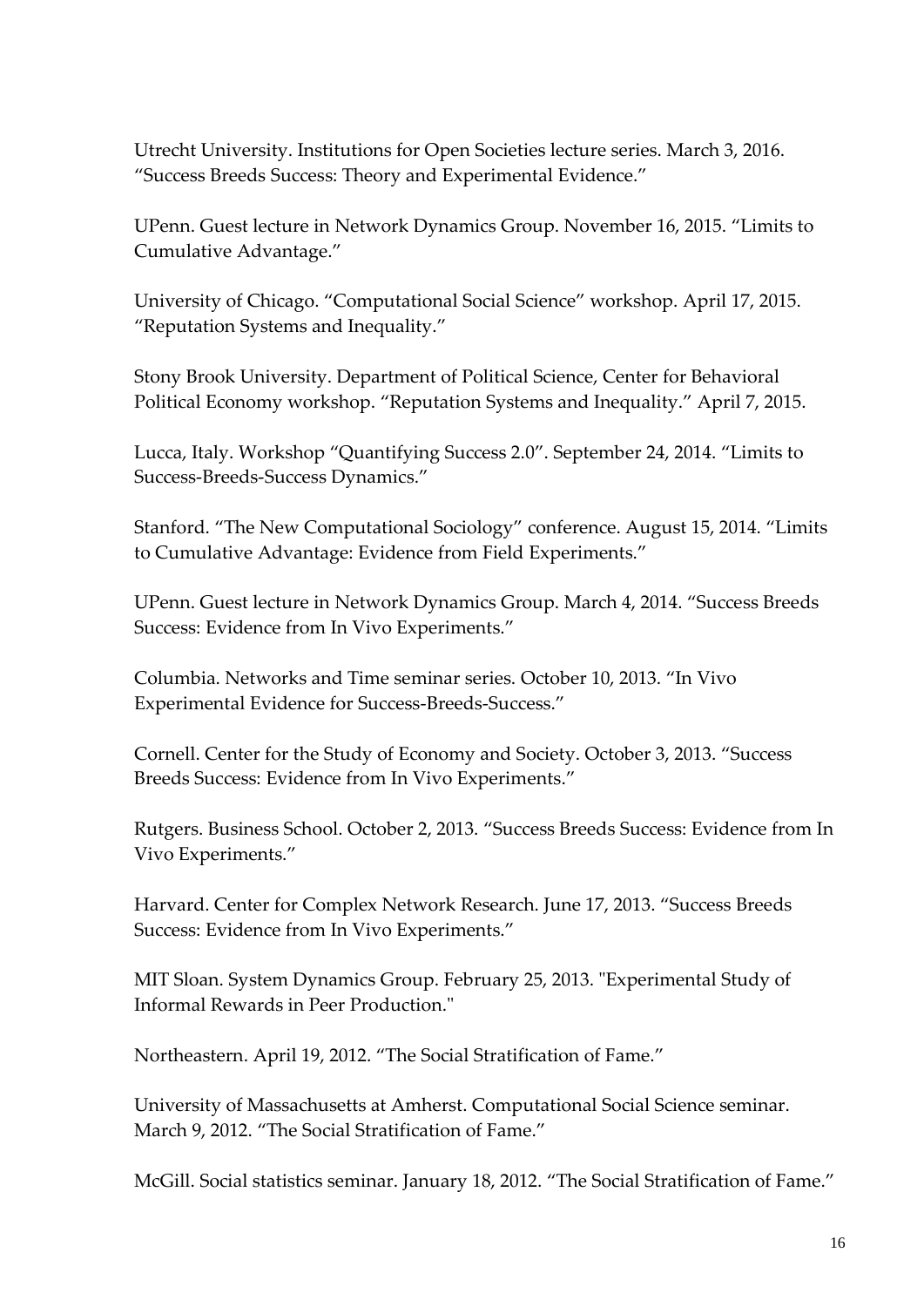Northeastern University. November 17, 2011. "The Social Stratification of Fame."

Harvard Kennedy School. Institute for Quantitative Social Science. November 16, 2011. "The Social Stratification of Fame."

Stanford. Research on Algorithms and Incentives in Networks seminar. November 9, 2011. "The Social Stratification of Fame."

Yale. Department of Sociology. CIQLE Workshop. October 7, 2011. "Fifteen Minutes Only? The Social Immobility of Fame in English-Language Newspapers."

Yale. Department of Sociology. Comparative Research Workshop. March 29, 2011. "Fifteen Minutes Only? The Social Immobility of Fame in English-Language Newspapers."

Utrecht University. Institute for the Study of Cooperate Relations seminar. December 17, 2009. "Ability or Cumulative Advantage? Extreme Inequality in Three Reward Systems."

MIT Sloan. System Dynamics Group. September 21, 2009. "Neighborhood Chance and Neighborhood Change"

Paris. IUSSP. May 15, 2009. "Selection and Influence in the Assimilation Process of Immigrants"

NYU Stern. Information Systems Group. March 3, 2009. "Dynamics of Networks if Everyone Strives for Structural Holes"

Yale SOM. Organizational Behavior Group. January 8, 2009. "Selection and Influence in the Assimilation Process of Immigrants"

NYU. Department of Sociology. December 5, 2008. "Selection and Influence in the Assimilation Process of Immigrants"

Stanford. Department of Sociology. November 18, 2008. "Selection and Influence in the Assimilation Process of Immigrants"

MIT/Harvard. Social dynamics seminar. November 12, 2008. "Network Dynamics in Immigration"

SUNY Stony Brook. Political Science department colloquium. May 13, 2008. "Immigrants and Dominoes: The Self-Reinforcing Dynamics of Integration"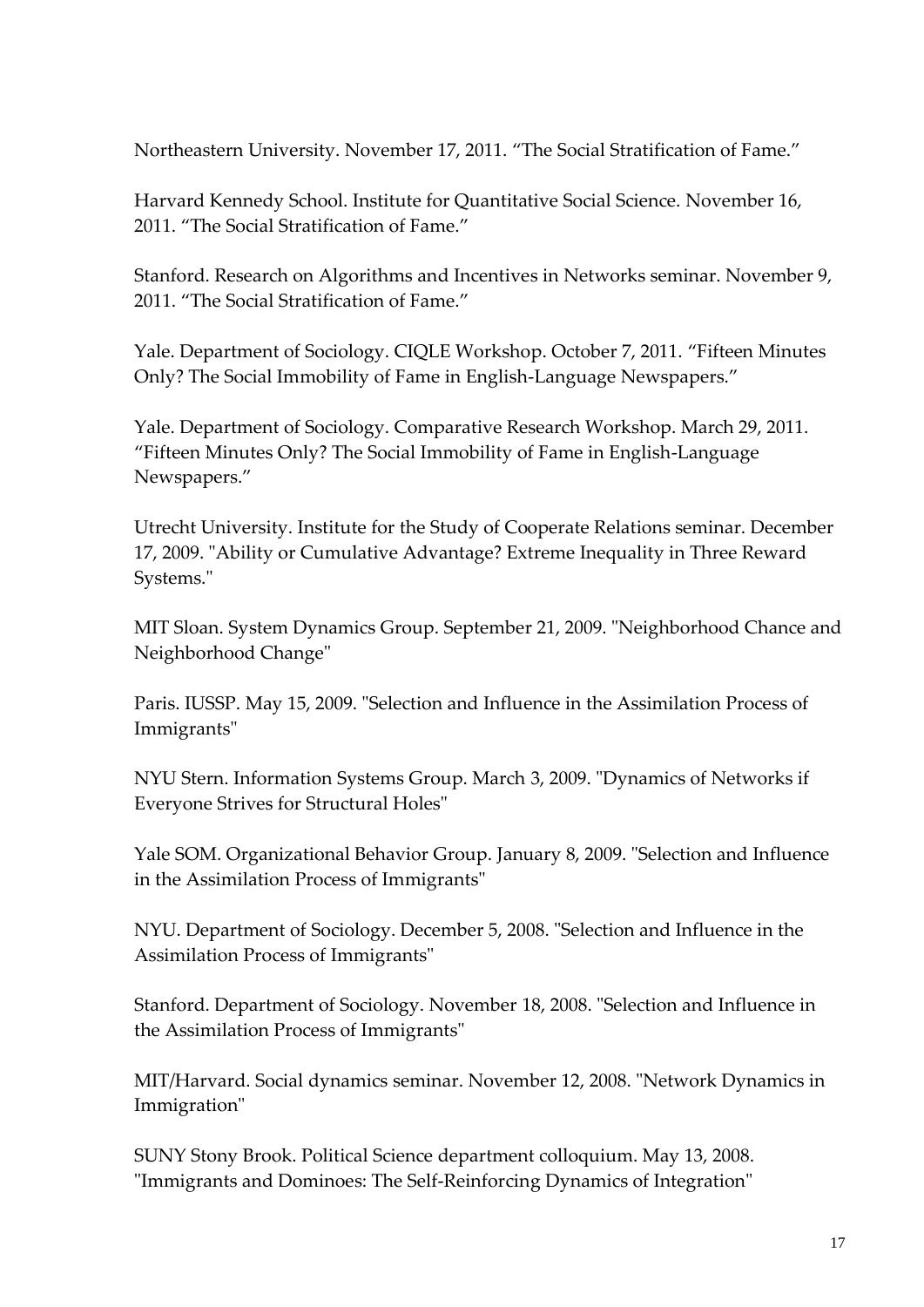Oxford University. Nuffield College. February 1, 2007. "Immigrant Assimilation: Rapid and Reversible"

Utrecht University. Sociology departmental colloquium. January 10, 2007. "Immigrant Assimilation: Rapid and Reversible"

MIT Sloan. Strategy Group. December 11, 2006. "Dynamics of Networks if Everyone Strives for Structural Holes"

Stanford GSB. Organizational Behavior Group. December 6, 2006. "Immigrant Assimilation: Rapid and Reversible"

Harvard. Department of Sociology. December 4, 2006. "Immigrant Assimilation: Rapid and Reversible"

University of Chicago GSB. Organizational Behavior Group. November 21, 2006. "Dynamics of Networks if Everyone Strives for Structural Holes"

RAND Corporation. November 17, 2006. "Immigrant Assimilation: Rapid and Reversible"

UC Irvine. Department of Sociology. November 1, 2006. "Immigrant Assimilation: Rapid and Reversible"

SUNY Stony Brook. Department of Sociology. November 21, 2006. "Immigrant Assimilation: Rapid and Reversible"

Montreal. Annual Group Processes conference. August 10, 2006. "Power and Dependence in Intimate Exchange"

Cornell. Sociology brown bag talk. March 2, 2006. "Is There a Tipping Point in Immigrant Incorporation?"

Princeton. Center for Migration and Development seminar. February 17, 2006. "Immigrant Incorporation as a Dynamic Network Process"

University of Groningen. Methods and Models in Sociology seminar. January 18, 2006. "The Evolutionary Stability of Exchange Networks"

Cornell. Human Development. September 23, 2005. "Bargaining in Bed"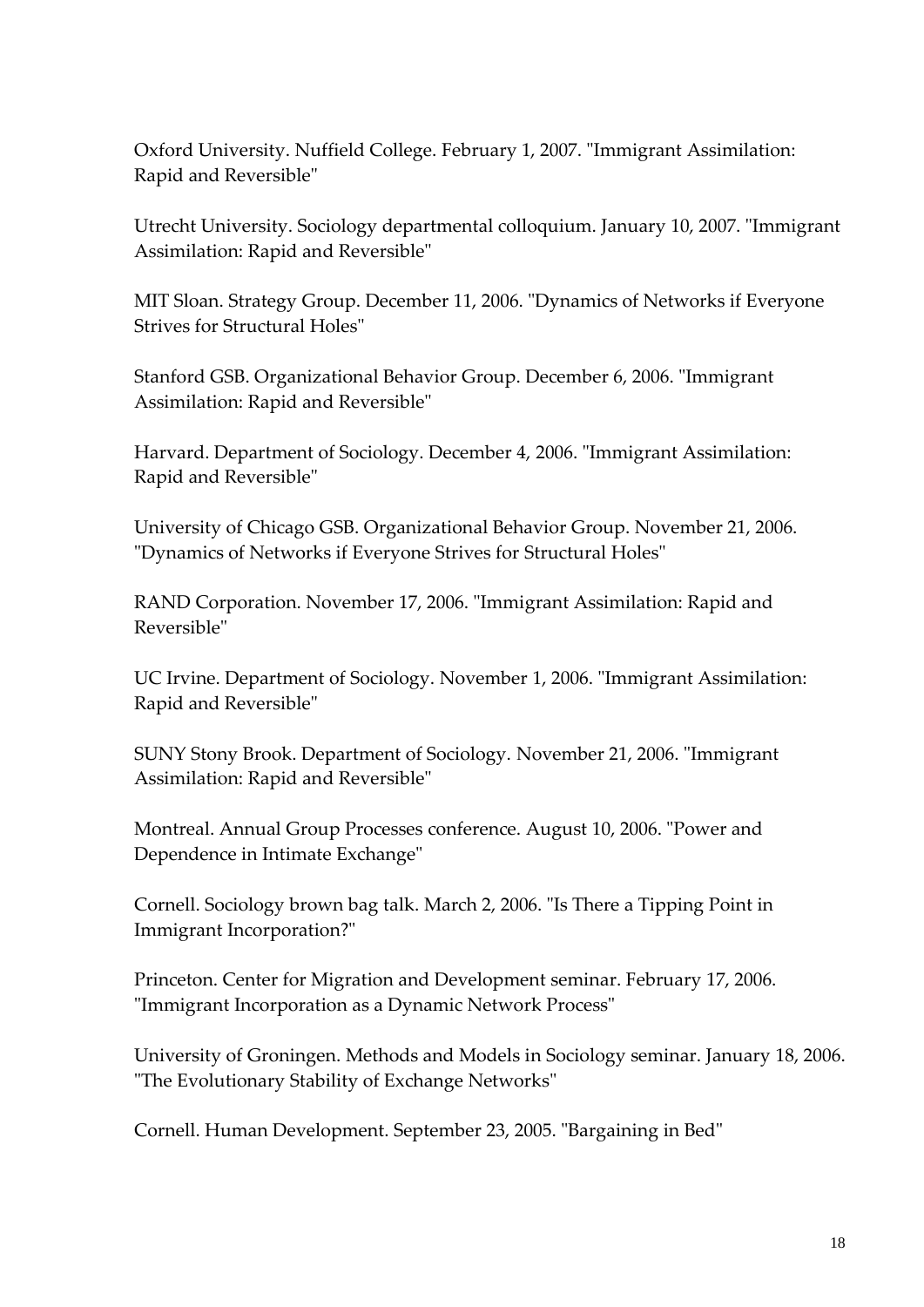Utrecht University. Institute for the Study of Cooperate Relations seminar. December 17, 2004. "Dynamics of Networks if Everyone Strives for Structural Holes"

Utrecht University. Institute for the Study of Cooperate Relations seminar. June 22, 2001. "A Game-Theoretic Model of Marriage."

### **CONFERENCE PRESENTATIONS**

International Sunbelt Social Networks Conference. Cairns, Australia. July 12-16, 2022. "How Crowd-Based User Ratings Against Misinformation Can Backfire." (with Jonas Stein and Vincenz Frey).

International Sunbelt Social Networks Conference. Cairns, Australia. July 12-16, 2022. "Network Segregation and the Propagation of Misinformation." (with Jonas Stein and Marc Keuschnigg).

Complex Networks 2021. December 1, 2021. "Prioritizing High-Contact Professions Raises Effectiveness of Vaccination Campaigns". (with Hendrik Nunner (presenter) and Vincent Buskens).

EUSN 2021. September 7-10, 2021. "Prioritizing High-Contact Professions Raises Effectiveness of Vaccination Campaigns". (with Hendrik Nunner (presenter) and Vincent Buskens).

EUSN 2021. September 7-10, 2021. "No Evidence for Structural Balance in the Family". (with Jonas Stein and Jornt Mandemakers (presenter)).

IC2S2, 7. July 28, 2021. "Jump Bidding in Online Auctions: An In Vivo Experiment." (with Joyce Delnoij (presenter) and Sarah Rezaei).

Annual Conference of Experimental Sociology. September 16, 2021. "Network Segregation and The Propagation of Misinformation." (with Jonas Stein (presenter) and Marc Keuschnigg).

Annual Conference of Experimental Sociology. September 16, 2021. "Do Grant Proposals Matter for Funding Decisions?" (with Müge Simsek and Mathijs de Vaan).

Annual Conference of Experimental Sociology. September 15, 2021. "Reputation systems, communication and the identification of liars." (with Judith Kas (presenter) and Rense Corten).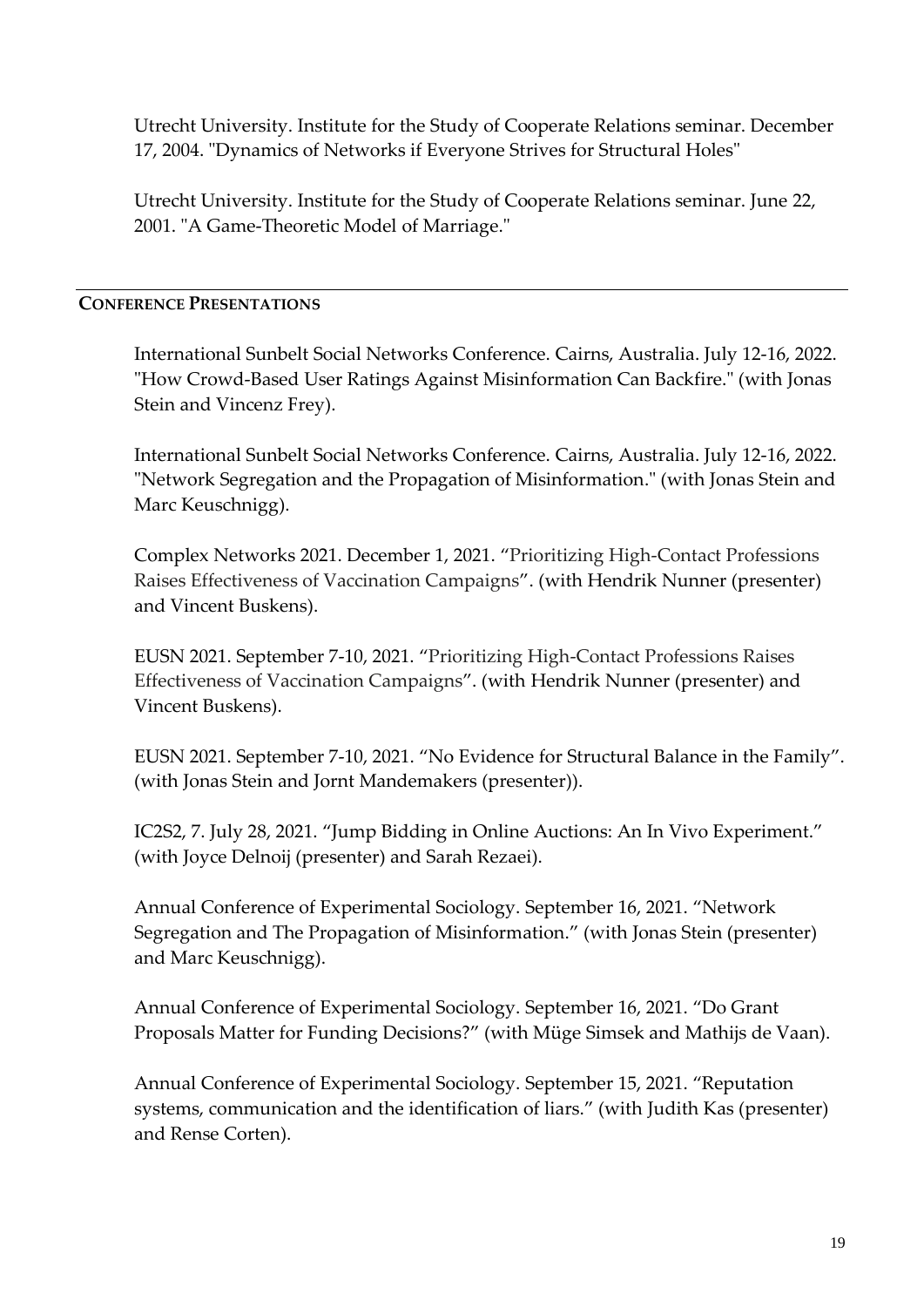13<sup>th</sup> Analytical Sociology conference. Tokyo. May 29, 2021. "The Role of Reputation Systems in Digital Discrimination." (with Judith Kas (presenter) and Rense Corten).

13th Analytical Sociology conference. Tokyo. May 30, 2021. "Halting SARS-CoV-2 by Targeting High-Contact Individuals." (with Gianluca Manzo (presenter)).

13th Analytical Sociology conference. Tokyo. May 30, 2021. "Disentangling Status and Statistical Theories of Discrimination on Social Class and Gender." (with William Foley (presenter) and Klarita Gerxhani).

Annual Conference of Experimental Sociology. EUI, Florence, Italy. September 5, 2019. "Social Influence Undermines the Crowd in Sequential Decision-Making." (with Vincenz Frey).

International Conference on Computational Social Science. Utrecht, the Netherlands. July 27 – July 30, 2019. "Digital Discrimination: The Role of Reputation Systems." (with Judith Kas (presenter) and Rense Corten).

International Conference on Computational Social Science. Utrecht, the Netherlands. July 27 – July 30, 2019. "Social Influence Undermines the Wisdom of the Crowd in Sequential Decision-Making." (with Vincenz Frey).

Lorentz Center workshop on AI in Cybersecurity. Leiden. June 5, 2019. "Lies, Lies, Lies: The Self-Reinforcing Nature of Misinformation."

12th Analytical Sociology conference. St Petersburg. May 31, 2019. "The Extremely Rich Are Not Extremely Smart." (with Marc Keuschnigg (presenter) and Thijs Bol).

International Meeting on Experimental and Behavioral Social Science 2019. Utrecht. May 1-4, 2019. "Reputation Beats Price in Experimental Markets." (with Vincenz Frey (presenter)).

113th annual meeting of the American Sociological Association. UPenn, PA. August 14, 2018. "Social Influence Undermines Crowd Wisdom in Sequential Decision-Making."

International Sunbelt Social Networks Conference. Utrecht, Netherlands. June 29, 2018. "Science Grants and Network Ties." (with Thijs Bol and Mathijs de Vaan).

5 th International Workshop on the Sharing Economy. Mannheim, Germany. June 28, 2018. "Experimental evaluation of single-role and mixed-role reputation systems in a Trust Game and a Lending Game." (with Judith Kas (presenter) and Rense Corten)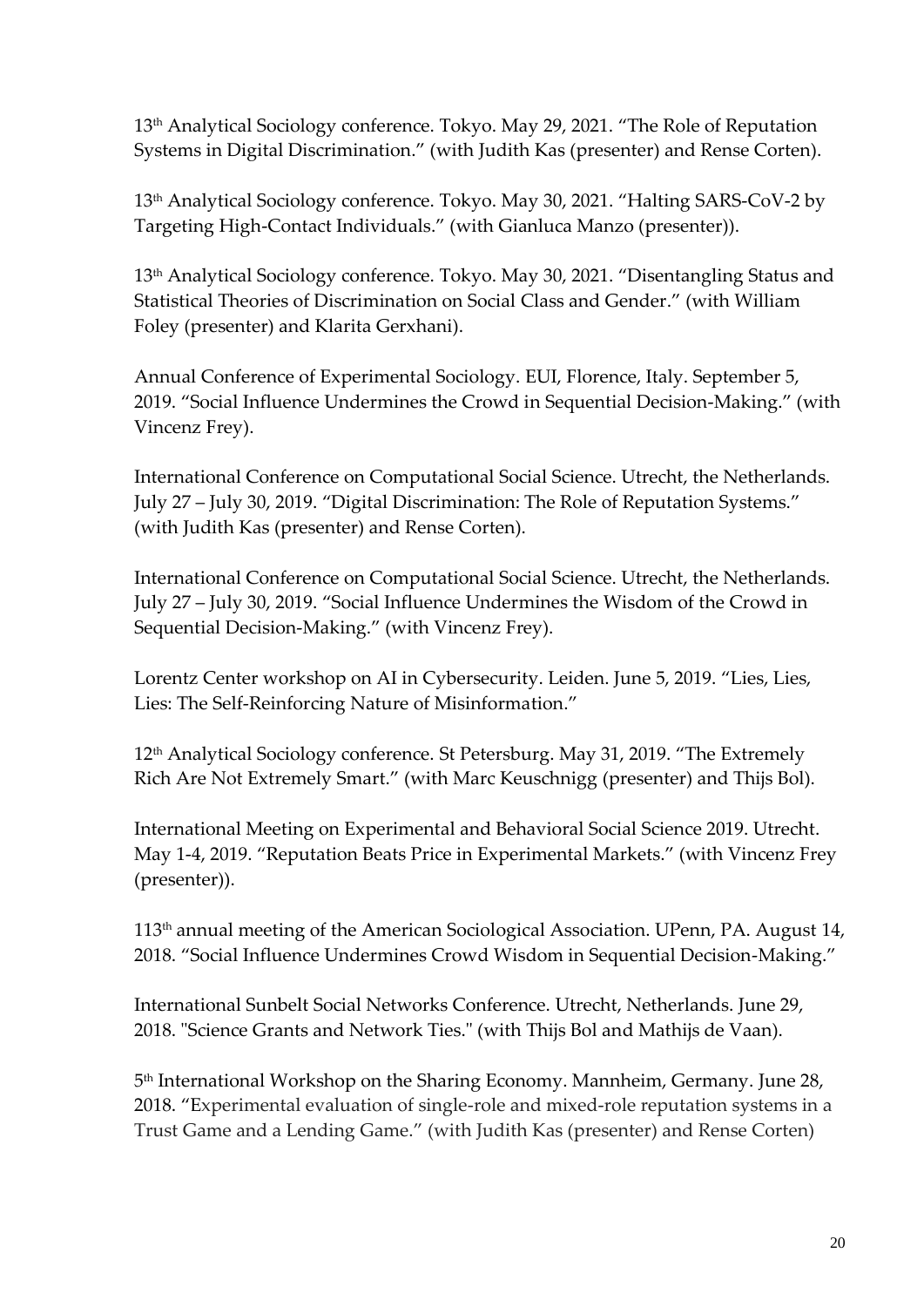Sociology Day. Rotterdam, Netherlands. June 14, 2018. "Indirect Reciprocity in Reputation Systems." (with Judith Kas (presenter) and Rense Corten).

11th Analytical Sociology conference. Stanford. June 8, 2018. "Indirect Reciprocity in Reputation Systems." (with Judith Kas (presenter) and Rense Corten).

International Meeting on Experimental and Behavioral Social Science 2018. Florence. May 3-5, 2018. "Social Influence Undermines Crowd Wisdom in Sequential Decision-Making." (with Vincenz Frey (presenter)).

4 th WINIR conference on Institutions & Open Societies. September 14-17, 2017. "Experimental Evaluation of Single-Role Versus Mixed-Role Reputation Systems." (with Judith Kas (presenter) and Rense Corten).

10<sup>th</sup> Analytical Sociology conference. Oslo. June 9, 2017. "The Matthew Effect in Science Funding." (with Thijs Bol and Mathijs de Vaan)

111th annual meeting of the American Sociological Association. Seattle, WA. August 20-23, 2016. "Reputation Cascades." (with Vincenz Frey)

9 th Analytical Sociology conference. Utrecht. June 3, 2016. "Limits to Cumulative Advantage."

International Sociological Association annual meeting. Vienna. July 10-14, 2016. "Limits to Cumulative Advantage."

American Sociological Association annual meeting. San Francisco. August 23, 2015. "Field Experiments of Emergent Mobilization in Online Collective Action." (with Gaby Gonzalez, Juhi Tyagi, Idil Akin, Fernanda Page-Poma and Michael Schwartz)

International Sunbelt Social Networks Conference. Brighton, UK. June 26, 2015. "Reputation Cascades."

8 th Analytical Sociology conference. Harvard. June 12-13, 2015. "Reputation Cascades."

American Sociological Association annual meeting. San Francisco, CA. August 16-19, 2014. "Measuring Moderately Subtle Dimensions of Culture Using Medium-Sized Data"

American Sociological Association annual meeting. San Francisco, CA. August 16-19, 2014. "Success-Breeds-Success: Evidence from Field Experiments."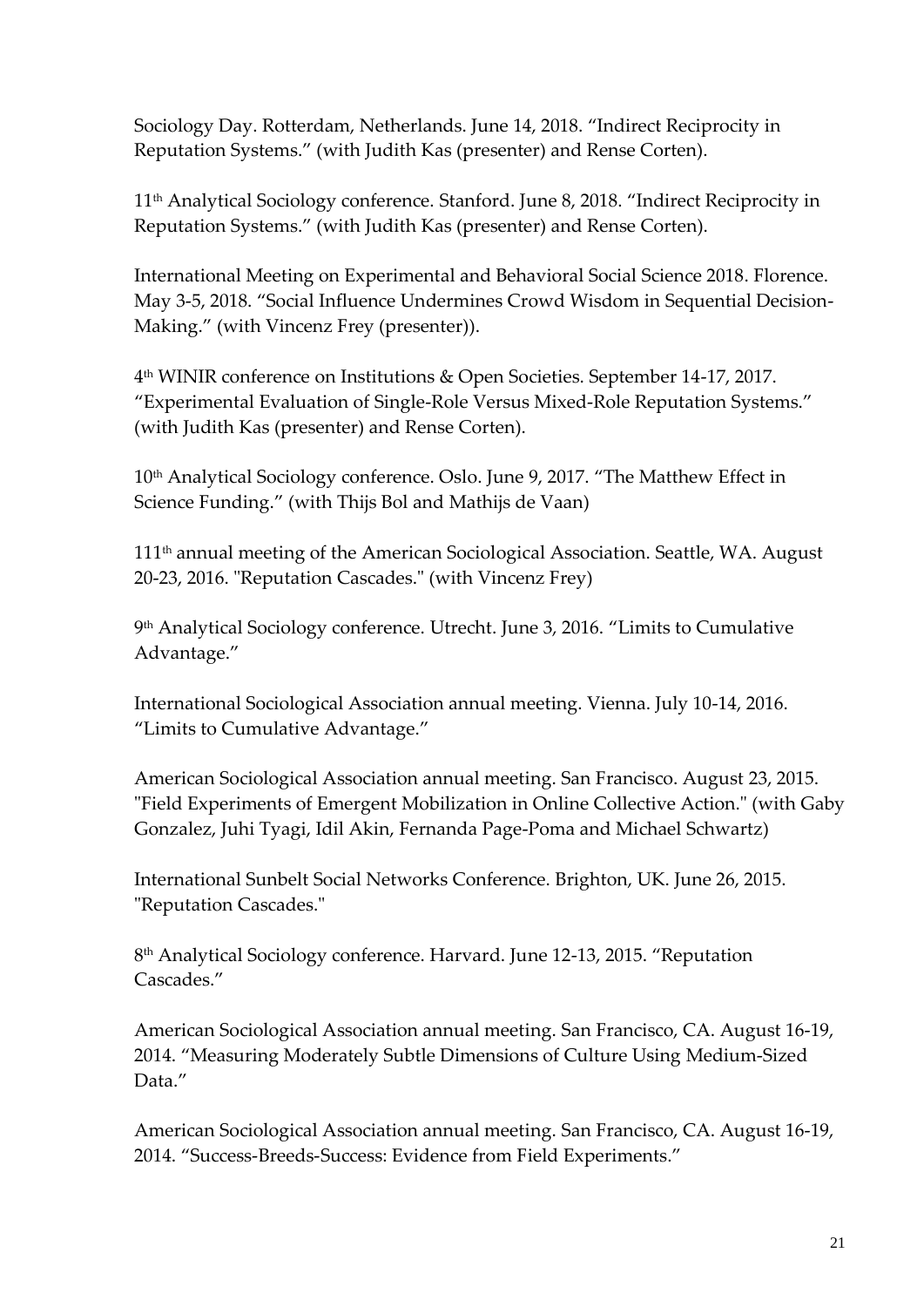7 th Analytical Sociology conference. Mannheim, Germany. June 6-7, 2014. "Experimental Evidence for Preferential Attachment."

American Sociological Association annual meeting. New York, NY. August 10-13, 2013. "No Praise without Effort: Experimental Evidence on the Matthew Effect in Wikipedia."

6 th Analytical Sociology conference. Stockholm, Sweden. June 7-8, 2013. "Experimental Evidence for Preferential Attachment."

International Sunbelt Social Networks Conference. Hamburg, Germany. May 23, 2013. "Experimental Evidence for Preferential Attachment."

American Sociological Association annual meeting. Denver, CO. August 17-20, 2012. "Experimental Study of Informal Rewards in Peer Production."

5 th Japan – North America Mathematical Sociology conference. Denver, CO. August 16, 2012. "Limits to Cumulative Advantage: Experimental Evidence from Wikipedia."

American Sociological Association annual meeting. Denver, CO. August 17-20, 2012. "A 'Paper' Ceiling? Time Trends in Printed New Coverage of Women, 1880-2008."

5 th Analytical Sociology conference. New York, NY. June 8-9, 2012. "Evidence for Cumulative Advantage from Longitudinal Records of Success."

American Sociological Association annual meeting. Las Vegas. August 20-23, 2011. "Only Fifteen Minutes? The Social Immobility of Fame in English-Language Newspapers."

American Sociological Association annual meeting. Las Vegas. August 20-23, 2011. "A Paper Ceiling? Time Trends in Printed News Coverage of Women, 1880-2008." *– retracted due to participation limit*

International Sunbelt Social Networks Conference. Trento, Italy. July 4, 2010. "Homophily-Based Link Prediction in Friendship Networks."

International Sunbelt Social Networks Conference. St. Pete. January 23, 2008. "Structural Assimilation of Immigrants to Canada."

American Sociological Association annual meeting. Philadelphia. August 12, 2005. "Dynamics of Networks if Everyone Strives for Structural Holes."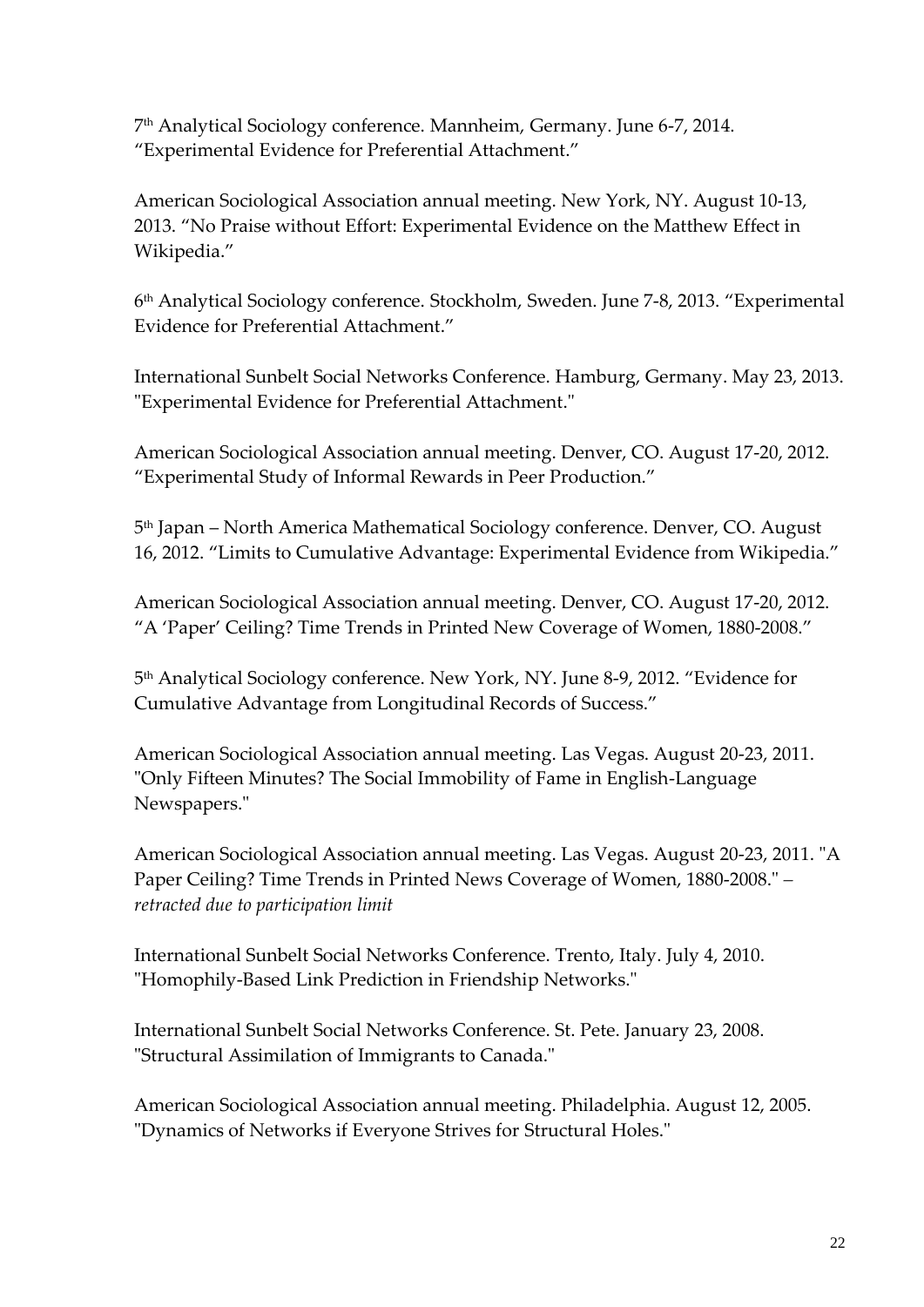International Conference on Rational Choice and Social Institutions. Groningen. March 9, 2005. "Dynamics of Networks if Everyone Strives for Structural Holes." (with Vincent Buskens)

Polarization and Conflict workshop. Barcelona. December 10, 2004. "Dynamics of Networks if Everyone Strives for Structural Holes." (with Vincent Buskens)

American Sociological Association annual meeting. San Francisco. August 15, 2004. "Dynamics of Networks if Everyone Strives for Structural Holes." (with Vincent Buskens)

American Sociological Association annual meeting. Anaheim. August 20, 2001. "A Game-Theoretic Model of Marriage."

### **COMMONLY TAUGHT COURSES**

Social Network Analysis **Statistics** Research Methods

#### **PROFESSIONAL ACTIVITIES AND SERVICE**

Journals:

Co-Editor-in-Chief for *Sociological Science*, 2022- Deputy Editor for *Sociological Science*, 2020-2021 Consulting Editor for *Sociological Science*, 2013-2020 Consulting Editor for *American Journal of Sociology*, 2017-2019 Editorial Board Member for *Social Networks,* 2015- Editorial Board Member for *Journal of Mathematical Sociology*, 2012-2020

American Sociological Association (ASA):

Chair of Coleman Outstanding Article committee for *Rat & Society*, 2022 Graduate Student Paper Award Committee for *Social Psych*, 2020 Chair of Outstanding Publication Award Committee for *Math Soc*, 2019 Graduate Student Paper Award Committee of *Rationality & Society*, 2019 Nominations Committee *AMSS*, 2019 Best Article Committee *CITAMS*, 2018 Section Chair/Chair-Elect of *Rationality & Society*, 2014-2017 Chair of Graduate Student Paper Award Committee of *Math Soc*, 2014 Chair of Dissertation Award Committee of *Math Soc*, 2013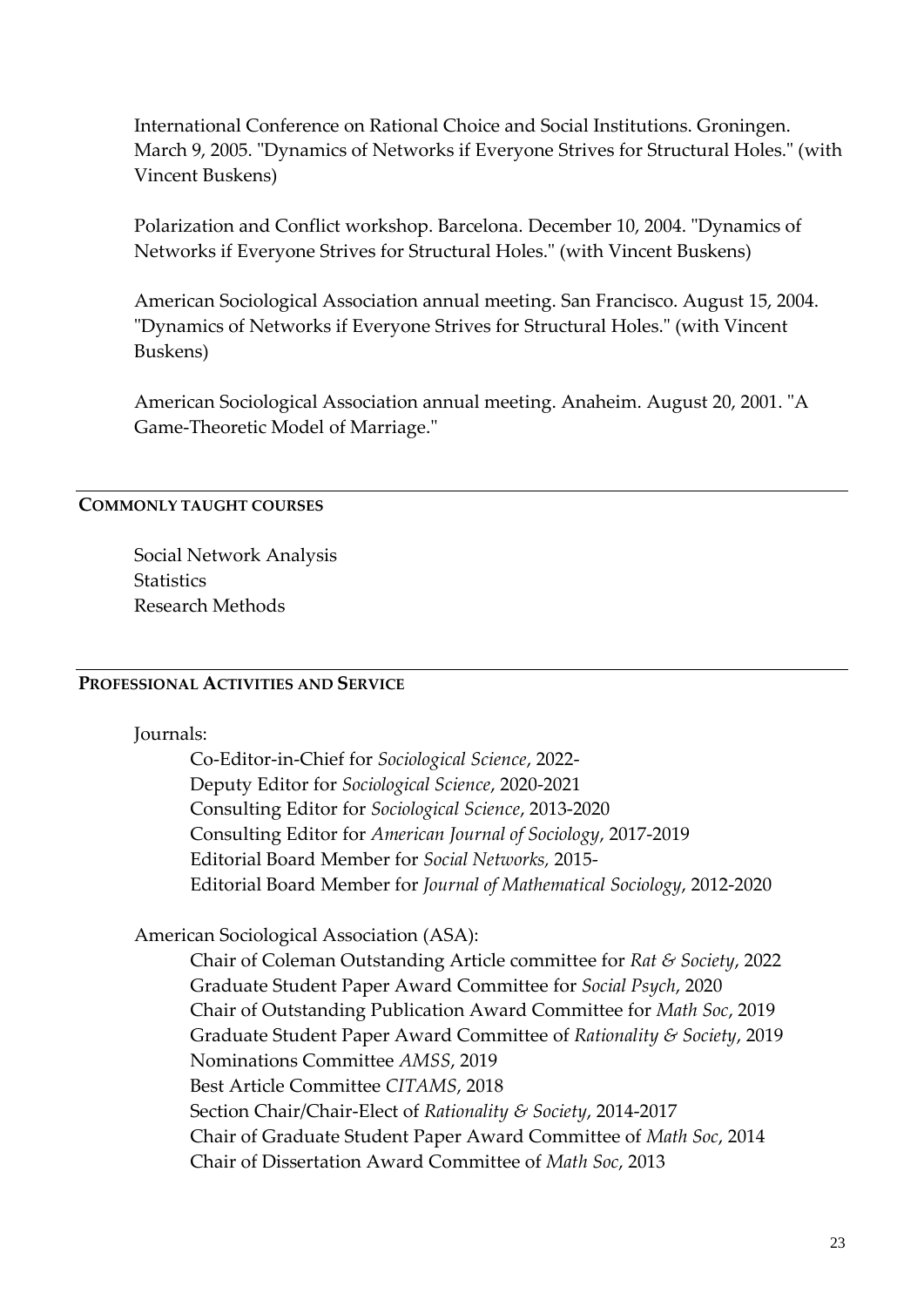Council Member of *Math Soc*, 2011-2014, 2018-2020 Career Award Committee Member for *Math Soc*, 2012 Session Organizer, 2014, 2015, 2017

International Network of Analytical Sociologists (INAS): Member of the Robert K. Merton Best Paper Award Committee, 2020-2021 Vice President, 2019- Chair of the Robert K. Merton Best Paper Award Committee, 2018-2019 Participant at the "Mapping the Future of Analytical Sociology" conference at Villa Malargarden, Sweden, June 10-12, 2017 Member of the Robert K. Merton Best Paper Award Committee, 2013-2014 Presider at ISERP, June 2012

International Network for Social Network Analysis (INSNA): Chair of Freeman Young Scholar Award Committee, 2015-2016

Royal Netherlands Academy of Arts & Sciences (KNAW): Webinar lecture of the Royal Netherlands Academy of Arts & Sciences (KNAW) "Connected against Covid-19." June 30, 2020. "Do Social Behaviors Spread Like Viruses?" ([https://www.youtube.com/embed/4Wfrg9vlNaE\)](https://www.youtube.com/embed/4Wfrg9vlNaE) Supervisor of KNAW Research "Mobility of Vidi and Vici grantees", 2017

# Conference Organization:

Lorentz Center workshop on AI in Cybersecurity, June 3-7, 2019 (co-organized with Vincent Lengkeek, Roy Lindelauf, Paulo Shakarian, & V. Subrahmanian)

### Panelist for:

*National Science Foundation (NSF), Dutch Science Foundation (NWO), Research Grants Council of Hong Kong (RGC)*

### External Reviewer for:

*National Science Foundation (NSF)*, *Social Sciences and Humanities Research Council (SSHRC), Dutch Science Foundation (NWO)*

# Journal Referee for:

*Science, Nature, PNAS, American Sociological Review, American Journal of Sociology, Administrative Science Quarterly, Management Science, Demography, Scientific Reports, Science Advances, Nature & Human Behaviour, Population & Development Review, Social Forces, Social Networks, Physica A, Journal of Conflict Resolution, Mobilization, Network Science, The Sociological Quarterly, Social Psychology Quarterly, Sociological Methods & Research, Industrial and Corporate Change, Sociology of Education, Poetics, Rationality & Society, Journal of Mathematical Sociology, Journal of Combinatorial Optimization, Journal of Statistical*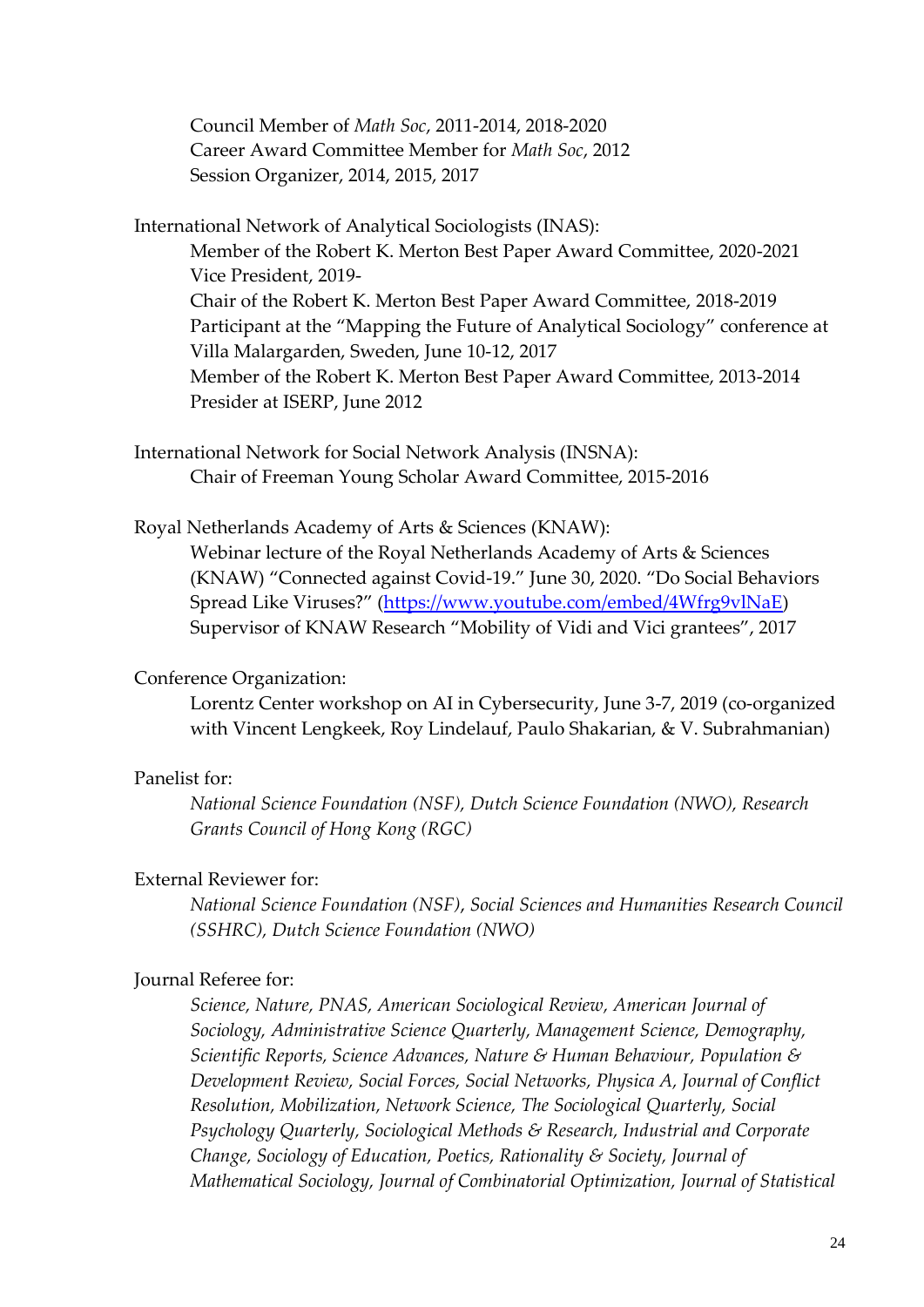*Software, Journal of Urban Affairs, Men & Masculinities, Advances in Complex Systems*

Book Reviewer for:

*Science, Oxford University Press, Wiley, Prentice Hall*

### **UNIVERSITY AND DEPARTMENT SERVICE**

European University Institute

- Director of Graduate Studies, 2021-
- Max Weber Program Steering Committee Representative for SPS 2020-21
- Ph.D. (co-)supervisor of
	- o Irene Paneda Fernandez (2022; post-doc WZB Berlin)
	- o Jonne Kamphorst (exp 2023)
	- o Alex Davenport (exp 2023)
	- o Marcus Immonen Hagley (exp 2023)
	- o Francesca Bramucci (exp 2024)
	- o Christiern Santos Rasmussen (exp 2024)
	- o Anna Clemente (exp 2024)
	- o Anica Waldendorf (exp 2024)
	- o Jonathan Winter (exp 2024)
	- o Pedro Martin (exp 2024)
	- o Taekyeong Yun (exp 2024)
	- o Jona de Jong (exp 2024)
	- o Mena Lüsse (exp 2025)
	- o Marion Kogler (exp 2025)
	- o Janice Butler (exp 2025)
- Postdoctoral (co-)supervisor of
	- o Balaraju Battu (2019-21; post-doc NYU Abu Dhabi)
	- o Hyang-Gi Song (2020-22)
	- o Katarzyna Doniec (2020-21)
	- o Jessica DiCocco (2021-23)
- Member of thesis jury for:
	- o Emma Hoes (2021)
	- o Timothee Chabot (2021)
	- o Marijn Keijzer (2021)
	- o William Foley (2022)
- Member of Linz-Rokkan best dissertation prize committee 2020, 2021
- Run the Colloquium on Analytical Sociology
- Sponsor of Quantitative Methodology working group
- Research in Progress Seminar 2020
- Chair of SPS Prizes and Awards committee 2020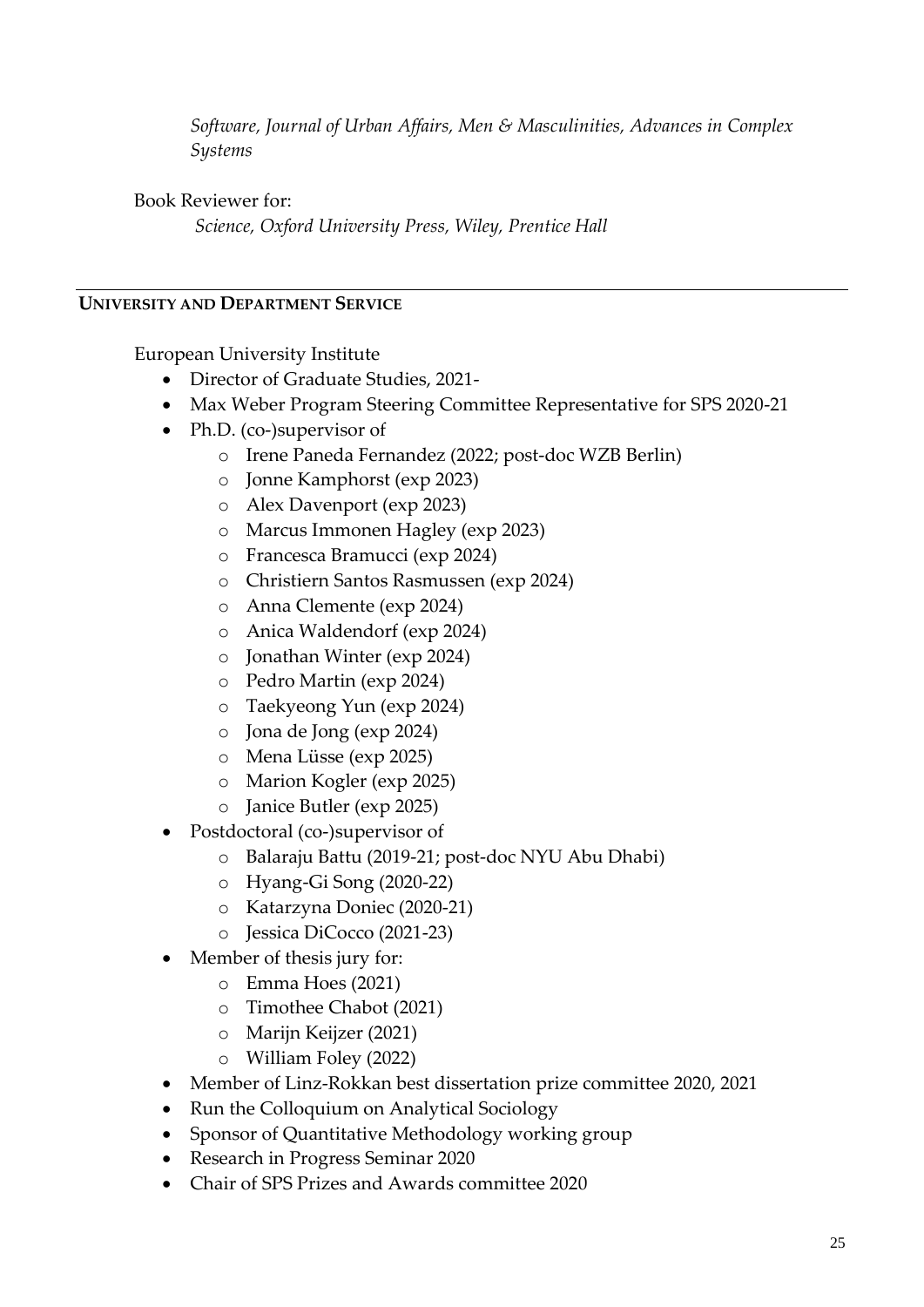- Member of COVID-19 Research Conduit
- Member of Selection Committee for Chair in Social and Political Theory 2020
- Member of Selection Committee for Chair in Sociology 2021
- Member of Disciplinary Appeals Committee for SPS 2020-21
- Member of Executive Committee for renewal of Urska Sadl
- Guest presenter in Max Weber Publishing Strategies workshop Jan 2021
- Co-organizer of the math refresher for SPS researchers course 2021

Utrecht University

- Introduction lectures at student recruitment day (Nov 2018)
- Keynote address at 'Research funding days' (Jun 2018)
- 'Wetens-hap' presentation to university support staff (Jun 2018)
- CLUe lunch talk "Do Academic Funding Agencies that Favor Applicants with Prior Funding Success Fund Better Proposals?" (Jun 2018)
- Organizer of Master Exchange Program with Linköping and Mannheim
- 'Ambassador' Applied Data Science at IOS (2017-)
- Academic Professional Series, Interview with Michele Lamont (Nov 2017)
- Organizer of the Cooperative Relations Lunch Meetings (with Rense Corten)
- Contributions to the new Master in Applied Data Science
- Committee on the formation of a "Future of Finance" group under the Institutions for Open Societies (IOS) strategic theme (2016-)
- Alumni-reading "Self-reinforcing processes in society"
- Inaugural address "Self-reinforcing processes in society"
- Dissertation/reading committee member to: Vincenz Frey (2016), Sara Geven (2016), Bas Hofstra (2017), Anna Priante (2019), Maarten ter Huurne (2019), Dieko Bakker (2019), Joris Broere (2020)
- B.Sc. supervisor of Wijnand Eindthoven (2017), Celine de Dood (2018), Joran Veldkamp (2019), Tessa Horde (2019), Charlotte Hagenaars (2019)
- Master's thesis (co-)advisor to: Francisco Olivos Rave (2017; PhD Chinese University of Hong Kong), Jorrit Jorritsma (2017; intern TNO), Floor van Maaren (2018; Netherlands Court of Audits), Jim Kleiwegt (2018; Bouwstenen voor Sociaal), Lin Hao (2019; PhD Cornell), Ingrid Kovacic (2019), Zoe Zou (2019; data analyst Suning), Jonas Stein (2020; PhD University of Groningen), Charlotte Boele (2020)
- Ph.D. supervisor of
	- o Judith Kas (2020; postdoc WZB Berlin)
	- o Philipp Schneider (exp 2022)
- Postdoc (co-)supervisor of
	- o Joyce Delnoij (2018-2020; postdoc Wageningen)
	- o Müge Simsek (2018-2020; postdoc NIDI-KNAW)
	- o Sergio LoIacono (2019-2021)
	- o Jiamin Ou (2020-2022)
	- o Anne Buijsrogge (2020-2022)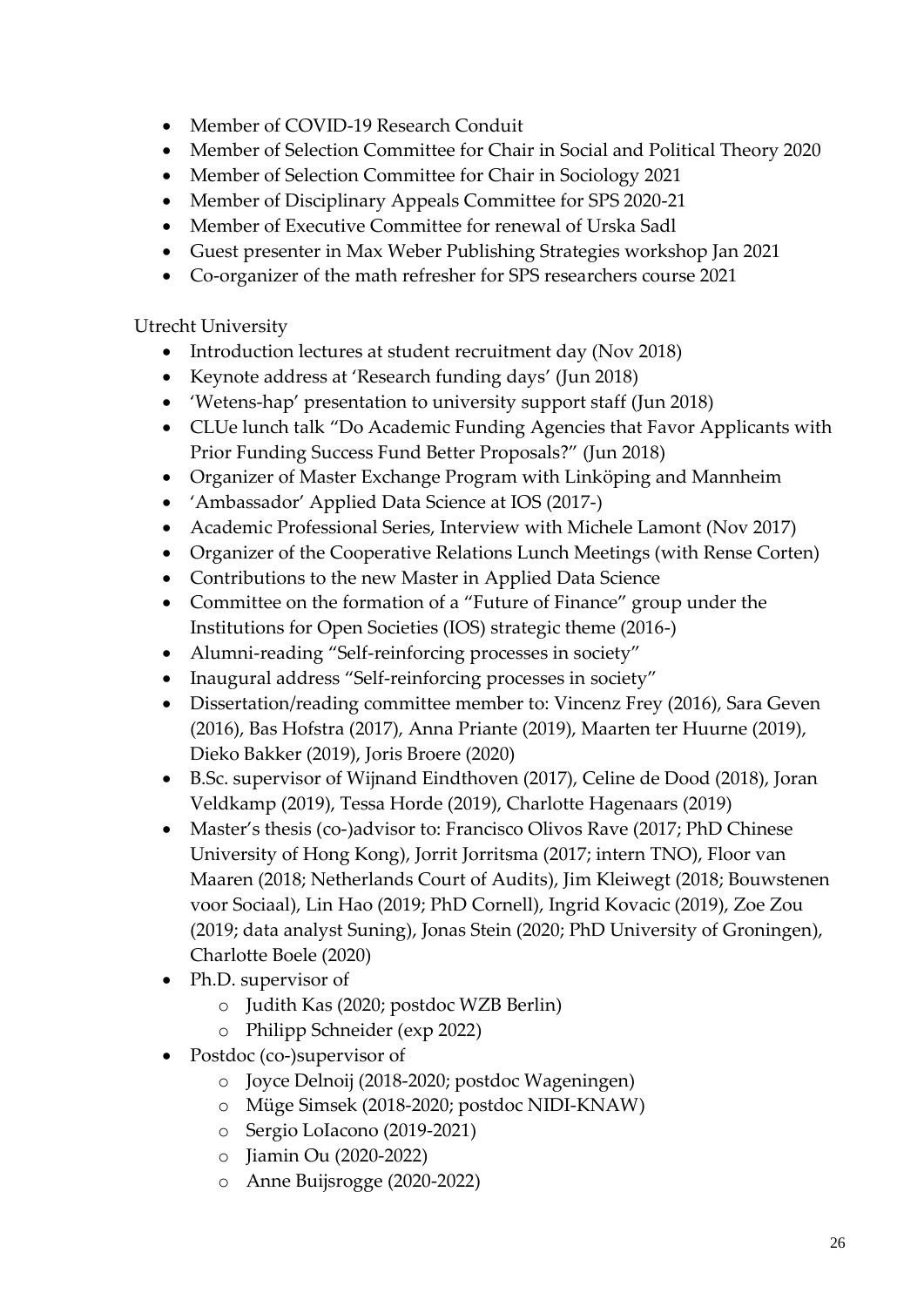o Marijn ten Thij (2020-2021; tenure-track assistant-professor Maastricht University)

SUNY Stony Brook

- Research Committee (2014-)
- Truman Award training committee (2014)
- Search Committee for Director of the Institute for Advanced Computational Science (IACS). Spring 2012
- SPD Curriculum Committee. 2011–2015 (meeting monthly)
- SPD Senate Council (elected 2x). 2011–2015 (meeting monthly)
- Session Chair. National Borders in the 21<sup>st</sup> Century XXXVth Annual Conference. 2011
- Strategic Planning for a Computational Social Science Center. 2010–2012
- Voluntarily Organized and Co-Taught Interdisciplinary Course "Networks" in SBU Honors Program. 2009
- University Senate. 2009 (meeting monthly)
- University Arts & Sciences Senate. 2009 (meeting monthly)
- Honors thesis advisor to: Adrian Stratienco 2008/9, Justin Maietta 2015/6

Institute for Advanced Computational Science, SUNY Stony Brook

- Graduate program committee (2013-15)
- Junior research fellowship committee (2013-15)

Department of Sociology, SUNY Stony Brook

- Department mentor for Jen Heerwig and Jason Jones (2014-2016)
- Search committee member for second Big Data Cluster candidate (2014)
- Search committee member for first Big Data Cluster candidate (2014)
- Chair of search committee for Computational Social Science candidate (2013)
- Website Committee. 2012
- Tanur Dissertation Fellowship Committee. 2011-13.
- Special Funds Committee. 2011.
- Graduate Admissions Committee. 2010-11.
- Statistical Analysis of Department Rankings. 2011.
- Search Committee. 2010.
- Executive Committee. 2009, 2010.
- Colloquium Committee. 2009-10, 2011–12.
- Graduate Committee. 2009–10.
- Graduate Student Seminar. 2008.
- Master's thesis advisor to: Robert McCauley (2009; research director at marketing firm NPD group)
- Dissertation committee member to:
	- o Dave Roelfs (2011; associate professor University of Louisville)
	- o Akshay Patil (2013; engineering manager Facebook)